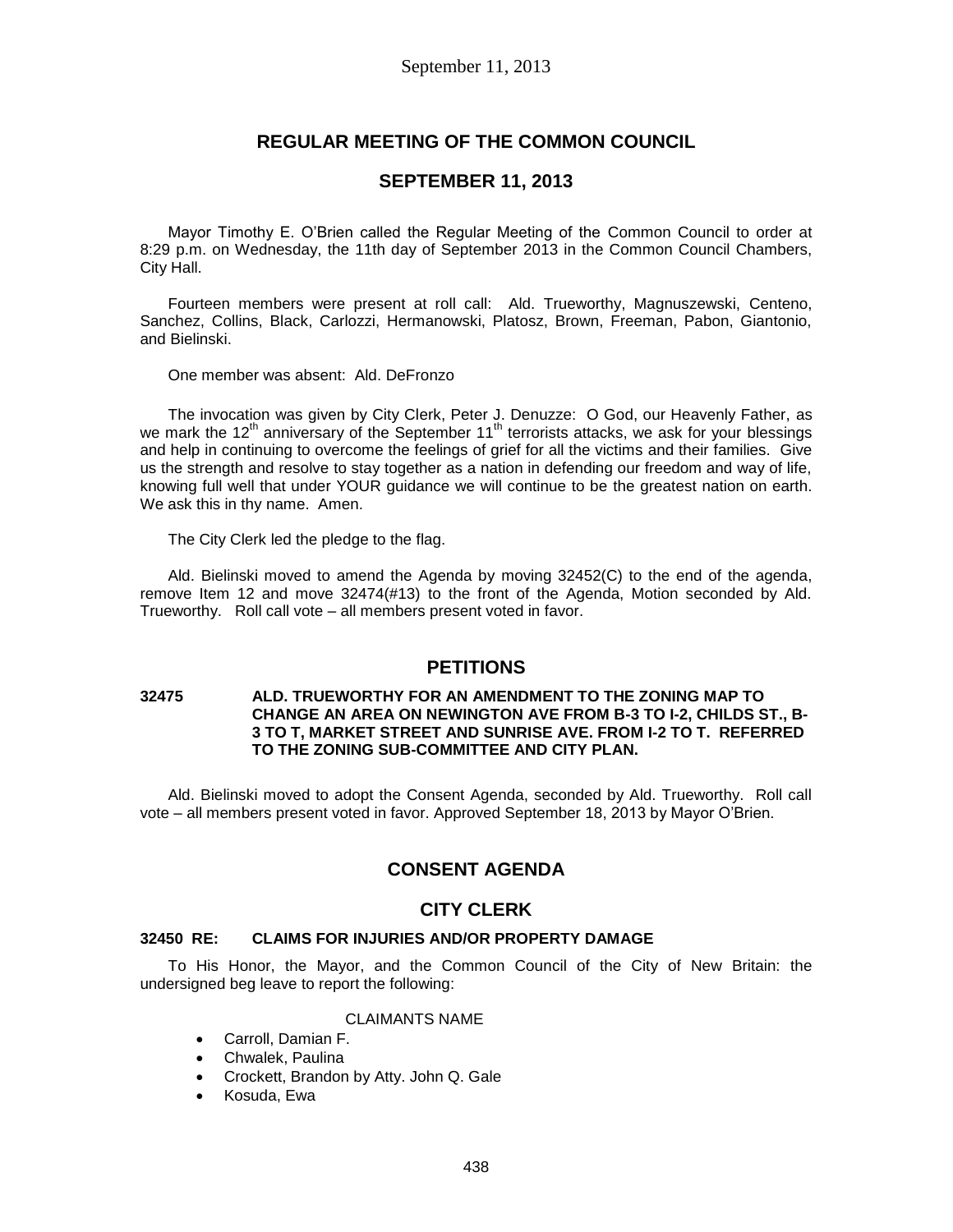- LaChance, Kimberly Ann for minor Alexandra Irizarry by Atty. Susan Saundry
- Lawson, Allan Dexter
- Millett, Joseph
- Prisco, Agostino

Peter J. Denuzze City Clerk

# **OFFICE OF CORPORATION COUNSEL**

#### **32451 RE: JUDY PAKUTKA V CITY OF NEW BRITAIN**

To His Honor, the Mayor, and the Common Council of the City of New Britain: the undersigned beg leave to report the following:

RESOLVED, By the Common Council of the City of New Britain that the sum of SEVEN THOUSAND FIVE HUNDRED DOLLARS (\$7,500.00) be paid to JUDY PAKUTKA and TERENECE SEXTON, ESQ., her attorney, of SEXTON & SEXTON, LLC and in full settlement of her suit against the City of New Britain now pending in Superior Court, Judicial District of New Britain, at New Britain under Docket No. HHB-CV-11-6012691, as result of an incident which took place on October 17, 2009. The Plaintiff allegedly sustained injuries as a result of falling on an alleged defective sidewalk on High Street, New Britain, CT. Plaintiff further alleged she sustained a nerve inversion strain to the left ankle and a non-displaced fracture of the distal fibula/lateral malleolus of the left ankle. She was treated by the Hospital of Central Connecticut Emergency Room and Orthopedic Clinic. Her medical costs and lost wages total \$3,878.33.

This recommendation is made upon the advice of Associate City Attorney Mary C. Pokorski, after settlement discussions with Judge Abrams with the approval and consent of John C. King, Esq.

This suit is to be withdrawn by the plaintiff without costs to the City of New Britain and settlement is to be made without admission of any liability.

> Mary C. Pokorski Associate City Attorney

## **PURCHASING**

### **32453 RE: ON-CALL ENGINEERING SERVICES FOR DESIGNING THE HVAC SYSTEMS FOR THE RETAIL SPACE AT THE NEW BRITAIN POLICE STATION**

To His Honor, the Mayor, and the Common Council of the City of New Britain: the undersigned beg leave to report the following:

The following on-call engineering project has been requisitioned following the award by the Common Council for on-call engineering contracts, Bid #3620, approved at its Regular Meeting of October 26, 2011. The Mayor under his executive authority approved a purchase order for this purchase to the Engineering firm listed below on August 22, 2013. A Dunkin Donuts franchise and another tenant are expected to sign a lease for this retail space soon. The design of the tenant's required heating, ventilation and air condition systems in the retail space that they are going to lease needed to be started immediately so the system will be ready and functional when they move in.

 Project Name: Design of Heating, Ventilation and Air Conditioning Systems for the Retail Space at the New Police Station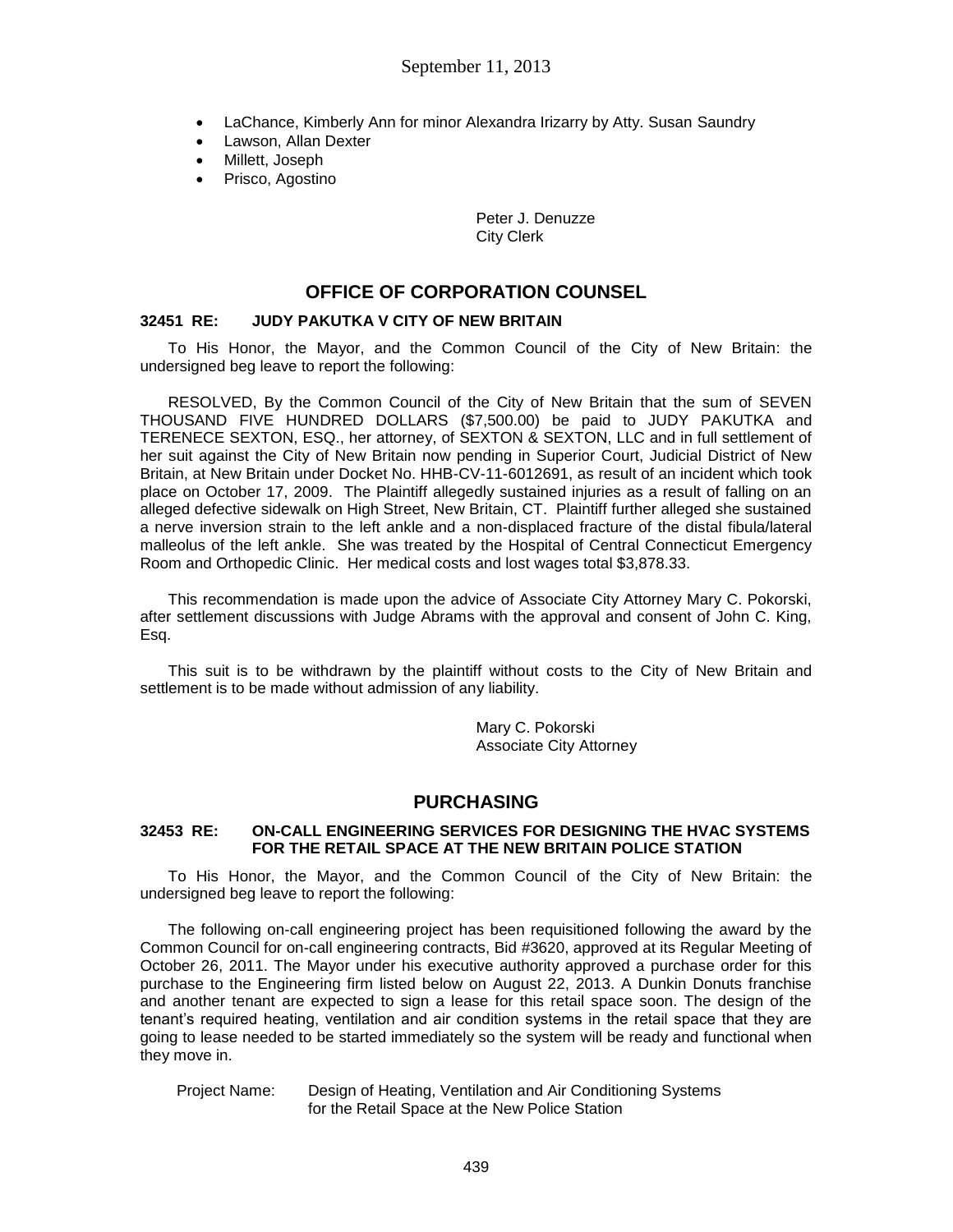| Vendor:       | Kaestle Boos Associates, Inc.                         |
|---------------|-------------------------------------------------------|
| Amount:       | \$28,000,00                                           |
| Line Items:   | 0083175701-5740 Capital Projects, Telecommunications, |
|               | <b>Other Miscellaneous Equipment</b>                  |
| Requested By: | <b>Public Works Department</b>                        |

Scope: Kaestle Boos Associates, Inc will work with the tenants to design a heating, ventilation, and air condition system that meets their needs, be functional, energy-efficient and have minimal visibility for the street. They will begin by evaluating existing conditions at the Police Station then meet with the tenant's design team to review the desired HVAC system's functionality. This will help them develop the specifications, engineering prints and estimated cost for the HVAC system. Once the HVAC system design has been approved by the tenants, Kaestle Boos Associates, Inc will prepare the necessary documents for negotiations with the preferred contractor and coordinate meetings with the tenant's construction team. During the construction phase, they will conduct periodic visits to the site to observe the progress and conformance of the construction of the HVAC system to specifications.

> Jack Pieper Purchasing Agent

### **32454 RE: DRIVE-BY DATA COLLECTOR FOR THE PUBLIC WORKS DEPT.**

To His Honor, the Mayor, and the Common Council of the City of New Britain: the undersigned beg leave to report the following:

In accordance with City Code of Ordinances, Chapter 2, Article VIII, Division 1, Section 2-541 a purchase order has been requested by the Public Works Department, Utilities Division for the purchase of a Drive-By Data Collector.

| Supplier        | Items                            | Price      |
|-----------------|----------------------------------|------------|
| <b>TI-Sales</b> | Neptune Drive-By Data Collector, | \$9,022.30 |
| Sudbury. MA.    | Lenovo Thinkpad Computer         |            |
|                 | and Car Charging System          |            |

The Public Works Department, Utilities Division has requested the purchase of a new Drive-By Data Collection System. The Drive-By Data Collection System is a key component in the reading of water meters and billing system for the Utilities Division. The present Drive-By Data Collection and Billing system purchased from TI-Sales by the Utilities Division in 2010 is going to be obsolete in December of 2013. Software support and maintenance of the present Drive-By Data Collection System will no longer be provided by the manufacturer, Neptune. The new Drive-By Data Collection System is needed to continue to read the water meters and to bill their customers for their water use. The new Drive-By Data Collection System will also lower the annual maintenance and software support services for this system from \$3,700.00 to \$1,000.00. Because of the lower maintenance and software support services costs for the new system the payback for this new system will be less than three (3) years. TI-Sales is the only Neptune Dealer in the New England area. The Purchasing Agent has verified that and has confirming documentation. A bid solicitation for the new Neptune Drive-By Data Collection System would not be beneficial to the City. This purchase request has also been presented to the Water Commission at their August 13, 2013 meeting. At this meeting they approved the Deputy Director of the Public Works Department's recommendation to purchase this new Neptune Drive-By Data Collection System from TI-Sales. Funding for this purchase is available in the Public Works Department, Utilities Division's account number 9303500204-5659, Water Maintenance, Expense, Transfers and Distributions, Operating Material and Supplies.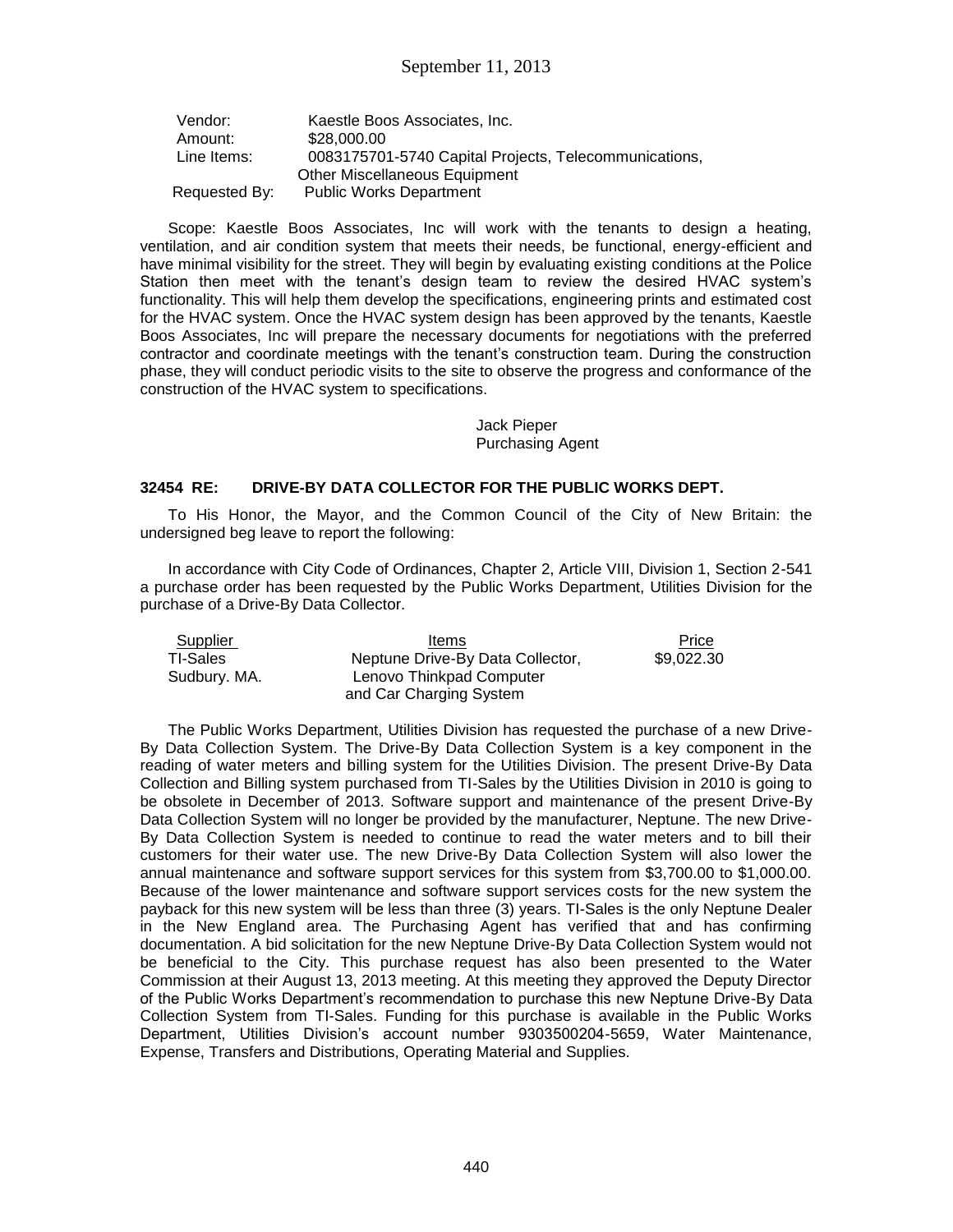Resolved: that the Purchasing Agent is hereby authorized to issue a Purchase Order for \$9,022.30 to TI-Sales of Sudbury, MA for the purchase of a new Neptune Drive-By data Collection System for the Public Works Department, Utilities Division.

#### Jack Pieper Purchasing Agent

### **32455 RE: EMERGENCY PURCHASE ORDER – BOARDING OF 266 ARCH STREET**

To His Honor, the Mayor, and the Common Council of the City of New Britain: the undersigned beg leave to report the following:

In accordance with City Code of Ordinances, Chapter 2, Article VIII, Division V, Section 2- 606a, an emergency purchase order was authorized by the Mayor and issued to the vendor listed below on August 23, 2013

| Supplier               | Services                    | Price      |
|------------------------|-----------------------------|------------|
| Funk Construction, LLC | Boarding of 266 Arch Street | \$9,250.00 |
| Kensington, CT.        |                             |            |

The Purchasing Agent reports that no formal bid solicitation and advertisement as outlined in the Purchasing Ordinances were made for this item. In accordance with Section 2-606b of the City Code of Ordinances, the Purchasing Agent reports:

A purchase order was requested by the Economic and Policy Department for the boarding of approximately ninety (90) windows at 266 Arch Street. The property was purchased by the City in 2011 with the intent of selling the building. The property has not been sold as of this date. The City will be working soon on getting this property sold. Many of the building's windows are now missing. There have been recent reports of intruders breaking in to the building and utilizing it as a shelter. Because of the unsafe condition of the building and its unallowed use as a shelter, it has caused safety and liability concerns for the City. The boarding up of all of the exposed windows needed to be conducted immediately to stop access into the building. Funding for this purchase was available in the Economic and Policy Department's account number, 3208107098- 5855, HOME Rehabilitation, Contractor's Expenditures.

> Jack Pieper Purchasing Agent

#### **32456 RE: EMERGENCY PURCHASE ORDER – INSTALLATION OF A STOP LINE SYSTEM**

To His Honor, the Mayor, and the Common Council of the City of New Britain: the undersigned beg leave to report the following:

In accordance with City Code of Ordinances, Chapter 2, Article VIII, Division V, Section 2- 606a, an emergency purchase order was authorized by the Mayor and issued to the vendor listed below on September 4, 2013

| Supplier                  | <b>Services</b>             | Price       |
|---------------------------|-----------------------------|-------------|
| The Jack Farrelly Company | Installation of a Stop Line | \$16,800.00 |
| Bloomfield, CT.           | System                      |             |

The Purchasing Agent reports that no formal bid solicitation and advertisement as outlined in the Purchasing Ordinances were made for this item. In accordance with Section 2-606b of the City Code of Ordinances, the Purchasing Agent reports: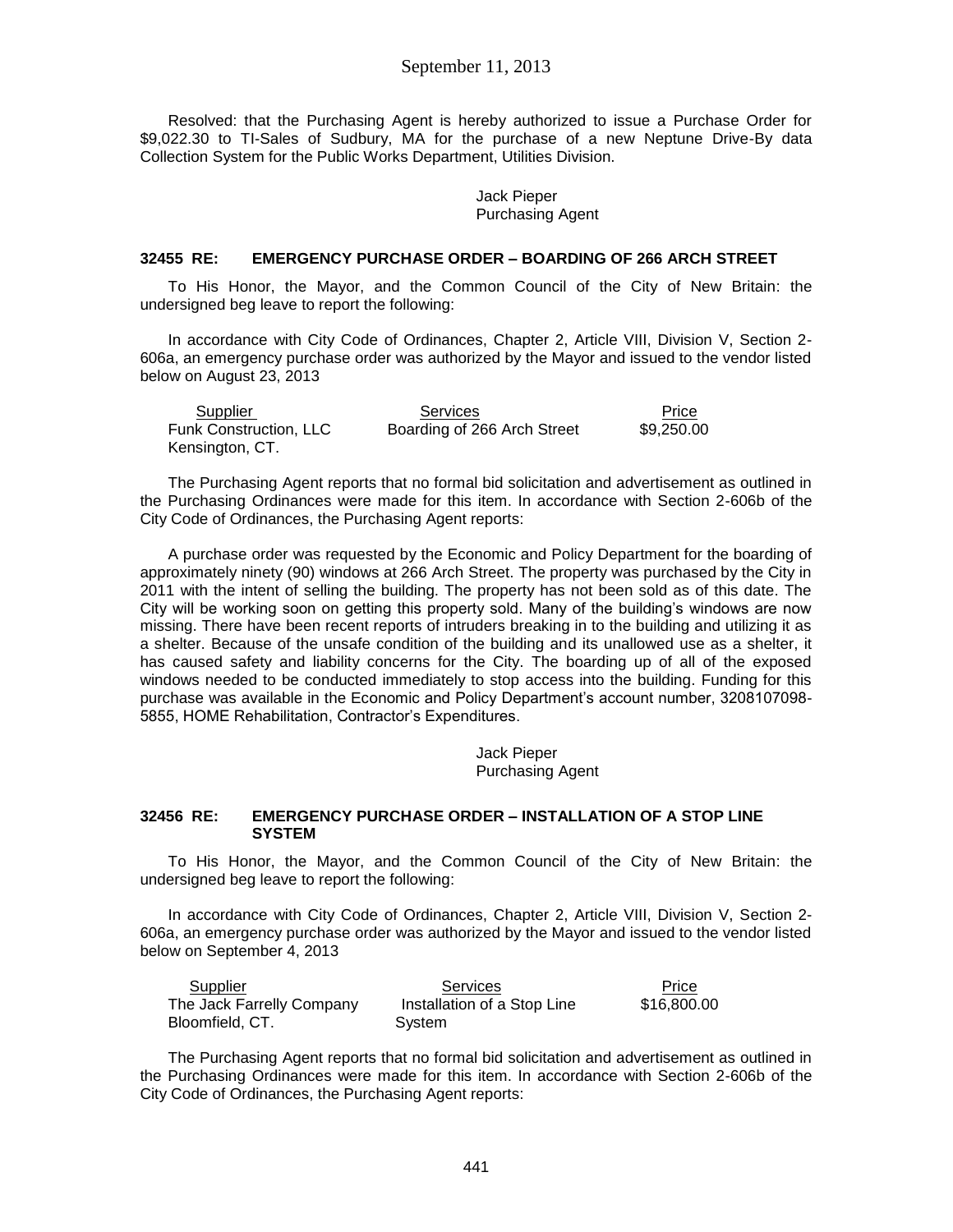A purchase order was requested by the Public Works Department, Utilities Department, for the installation of a Stop Line System into the Water Main on Corbin Ave. The Water Main on Corbin Avenue started to leak water. It was discovered that there was a break in the pipe. The section of the water pipe that was leaking needed to be replaced immediately because it caused safety concerns for the Citizens who lived in the area and for traveling on Corbin Avenue. The Utilities Division tried to shut off the water from flowing into the Corbin Ave Water Main but could not. The water valves were not working properly. The Jack Farrelly Company came to the Corbin Ave area and installed a Stop Leak System into the Water Main. The Stop Leak System shut down the flow of water in the Water Main so the Utilities Division could replace the broken water pipe. Funding for this purchase was available in the Public Works Department, Utilities Division's account number, 9303500204-5659, Water Maintenance Expense, Operating Material and Supplies.

> Jack Pieper Purchasing Agent

#### **32457 RE: EMERGENCY PURCHASE ORDER – PILOT IMPROVEMENTS TO THE FIRE STATION ALERTING SYSTEM**

To His Honor, the Mayor, and the Common Council of the City of New Britain: the undersigned beg leave to report the following:

In accordance with City Code of Ordinances, Chapter 2, Article VIII, Division V, Section 2- 606a, an emergency purchase order was authorized by the Mayor and issued to the vendor listed below on August 15, 2013

| Supplier                           | Services                     | Price       |
|------------------------------------|------------------------------|-------------|
| Northereastern Communications, Inc | Pilot Improvements to the    | \$20.786.11 |
| Naugatuck, CT.                     | Fire Station Alerting System |             |

The Purchasing Agent reports that no formal bid solicitation and advertisement as outlined in the Purchasing Ordinances were made for this item. In accordance with Section 2-606b of the City Code of Ordinances, the Purchasing Agent reports:

A purchase order was requested by the Public Safety Telecommunications Department for the Pilot Improvements to the Alerting System in Fire Headquarters, Station #1. The technology on the dispatch center side of the Alerting System is new and state of the art. The existing Alerting Systems that are in the Fire Houses are decades old and its operation has become unacceptable. Alternate approaches to resolve the issues that the Public Safety Telecommunications Department is having with the system at the Fire Houses have not worked. There has been at least one (1) instance that an EMS call was missed by the assigned Fire Company. The New Britain EMS responded rapidly to the emergency situation with no adverse consequences. This is a situation that the City does not want to happen again because it could cause public safety issues. The Pilot Improvements at Fire Headquarters, Station #1, will serve as a model for the remaining fire stations and EMS locations. Funding for this purchase is being provided through a State of Connecticut grant from the Division of Statewide Emergency Telecommunications. There is no cost to the City for these Pilot Improvements at Fire Headquarters, Station #1. The Grant Funds are in the Public Safety Telecommunications, account number, 291213101-5352, Mobil Data Communications, Data Processing.

> Jack Pieper Purchasing Agent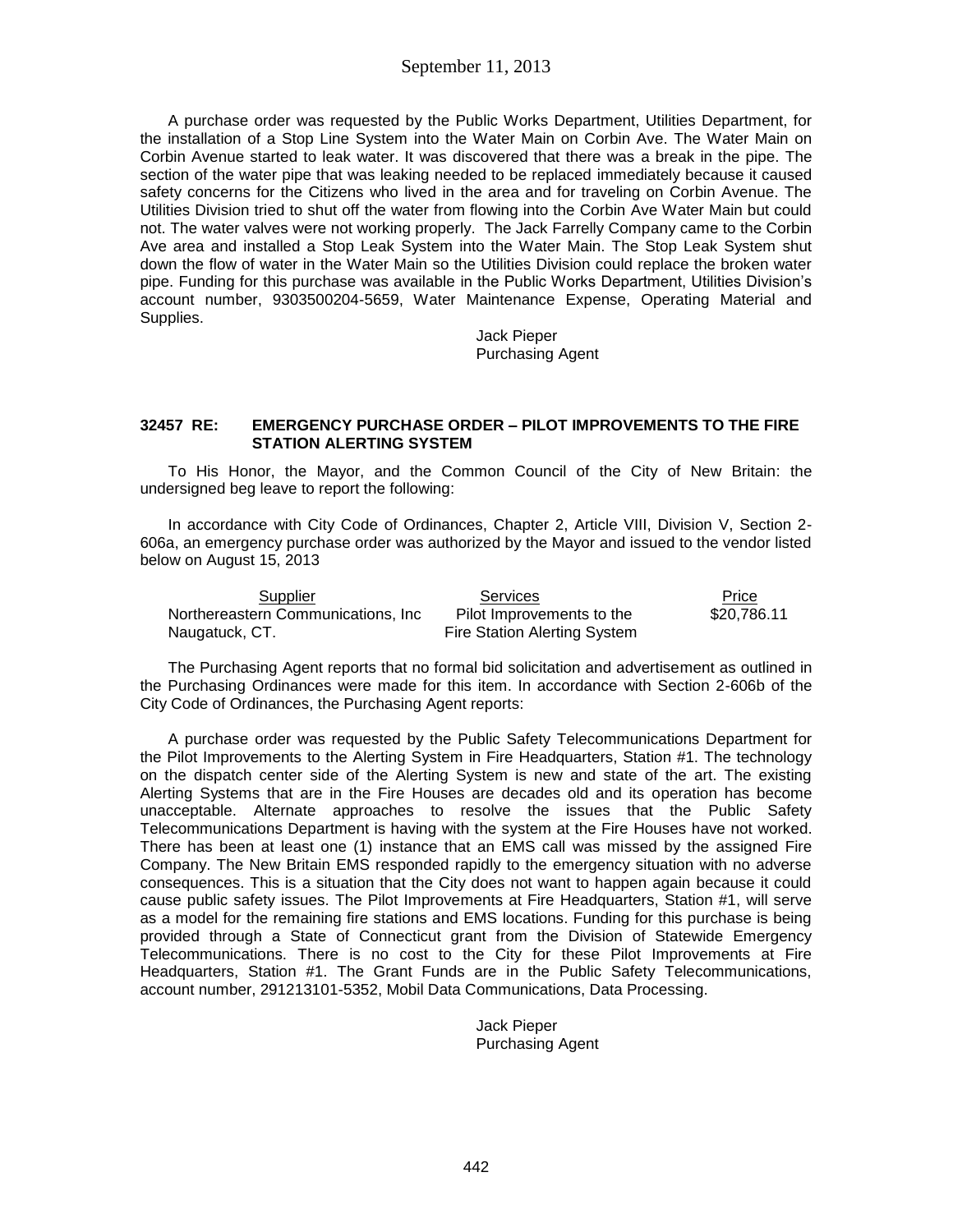#### **32458 RE: COOPERATIVE PURCHASING – LEASE OF A SAVIN 2852SP COPIER – SENIOR CENTER**

To His Honor, the Mayor, and the Common Council of the City of New Britain: the undersigned beg leave to report the following:

In accordance with City Code of Ordinances, Chapter 2, Article VIII, Division 1, Section 2-538 (a), a purchase order was requested by the New Britain Senior Center for the following under the State of Connecticut's Cooperative Purchasing Plan:

| Supplier                              | Description                    | Pricing                                                                   |
|---------------------------------------|--------------------------------|---------------------------------------------------------------------------|
| A&A Office Systems<br>Middletown, CT. | Lease of a Savin 2852SP Copier | \$136.80 per month and<br>\$0.005 per copy over<br>80,000 copies annually |

The New Britain Senior Center requested a purchase order for a four (4) year lease of a multifunctional copier that can copy, print, fax, scan and e-mail. The pricing includes all maintenance, repairs, service toner and supplies excluding paper for 80,000 copies per year. The New Britain Senior's Center existing copier is over twenty-five (25) years old and is no longer operational. Parts are no longer available and no one can provide support or make repairs to it. The New Britain Senior Center needs a copier to make copies of their monthly newsletter and required documentation for support programs that include Elderly Tax Credit Program, Renters Rebate Program, Energy Assistance, and Medicare Supplemental options for elderly and disabled persons residing in the New Britain community. The price submitted by A&A Office Systems for the lease of this new copier is the same as the State of Connecticut's Contract, 012PSX0026 that A&A Office Systems has with them. Funding is available for this copier lease in the New Britain Senior Center's account number 001523002-5610, Postage, Copies and Scans.

RESOLVED: That the Purchasing Agent is hereby authorized to issue a Purchase Order and to enter into a four (4) year lease agreement with A&A Office Systems of Middletown, CT for the lease of a copier for the New Britain Senior Center at \$136.80 per month with a cost per copy price of \$0.005 per copy over 80,000 copies annually utilizing the State of Connecticut's Cooperative Purchasing Plan, Contract Award #012PSX0026.

> Jack Pieper Purchasing Agent

#### **32459 RE: COOPERATIVE PURCHASING – 2014 JEEP PATRIOT – HEALTH DEPARTMENT, BUILDING DIVISION**

To His Honor, the Mayor, and the Common Council of the City of New Britain: the undersigned beg leave to report the following:

The Common Council at their July 10, 2013 meeting requested that the purchase for a new 2014 Jeep Patriot for the New Britain Health Department, Building Division, be put out to bid instead of utilizing the State of Connecticut's Cooperative Purchasing Plan. The bid was solicited and was duly advertised in the New Britain Herald newspaper, the City and State of Connecticut's Department of Administration Services websites and mailed to eighteen (18) New Vehicle Dealerships. The responses received are on file in the Town Clerk's Office. The bids submitted by the New Vehicle Dealerships for a new 4x4 Sport Utility Vehicle were higher than the State of Connecticut's contract pricing for a 2014 Jeep Patriot. Papas Dodge a New Britain based Company submitted a bid for the 2014 Jeep Patriot but was higher than the State of Connecticut's contract price. Their bid was within 10% of the contract price. Per City Ordinance Section 2-578 item 10 Papas Dodge was asked if they could not lower their bid price to match that of the State of Connecticut's contract pricing which they indicated that they could not.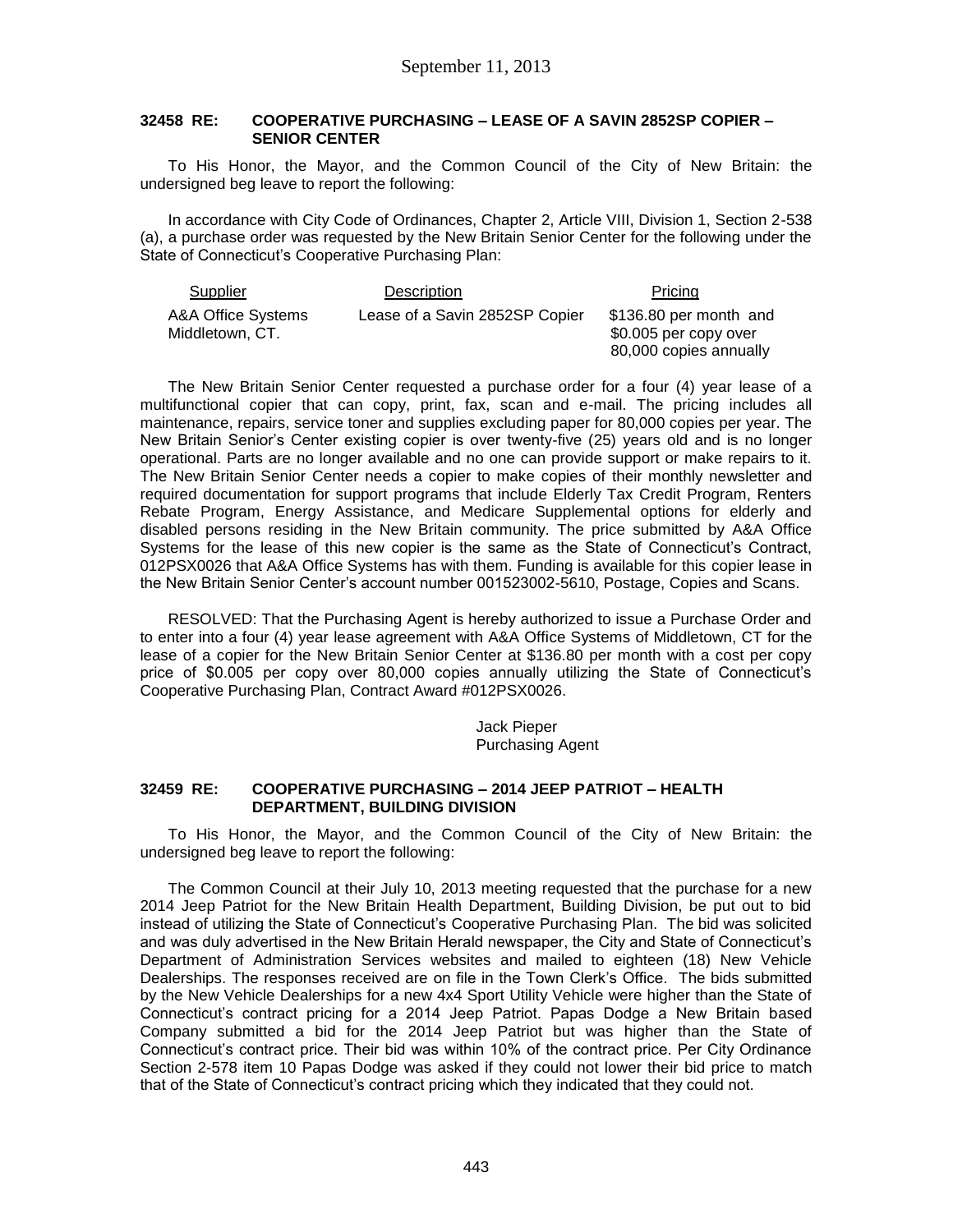Crowley Jeep Bristol, CT.

2014 Jeep Patriot

Supplier Item Item State Contract Price \$20,251.90

In accordance with City Code of Ordinances, Chapter 2, Article VIII, Division 1, Section 2-538 (a), a purchase order has once again been requested by the New Britain Health Department, Building Division, for the purchase of a new 2014 Jeep Patriot from Crowley Jeep of Bristol, CT utilizing the State of Connecticut's Contract Award #10PSX0239. The Jeep Patriot will be replacing existing Building Division vehicles that they have been utilizing since 1995. The existing vehicles had rotted frames and were beyond repair. They were included in June 2013 in the Sale of Surplus Equipment and Vehicle, Bid S-165, and were sold to the highest bidder. Funding is available for this purchase within the 2011 Capital Equipment Bond, JL account number 0041400211-56051, Building, New Vehicles.

RESOLVED: That the Purchasing Agent is hereby authorized to issue a purchase order to Crowley Ford of Plainville, CT for \$20,251.90 for the purchase of a new 2014 Jeep Patriot for the New Britain Health Department, Building Division, utilizing the State of Connecticut's Cooperative Purchasing Plan, Contract Award #10PSX0239.

> Jack Pieper Purchasing Agent

#### **32460 RE: NEW SEDAN FOR THE HEALTH DEPARTMENT, BUILDING DIVISION**

To His Honor, the Mayor, and the Common Council of the City of New Britain: the undersigned beg leave to report the following:

Public Bid No. 3742 was solicited and received in accordance with the Purchasing Ordinances of the City of New Britain for the purchase of a new Sedan for the Health Department, Building Division. The Common Council at their July 10, 2013 meeting requested that this purchase be put out to bid instead of utilizing the State of Connecticut's Cooperative Purchasing Plan. Funding is available for this purchase within the 2011 Capital Equipment Bond, JL account number 0041400211-56051, Building, New Vehicles.

Invitations to bid were solicited and the bid was duly advertised in the New Britain Herald newspaper, the City and State of Connecticut's Department of Administration Services websites and mailed to eighteen (18) New Vehicle Dealerships. The Purchasing Agent did not receive any letters from the New Vehicle Dealerships on the mailing list who indicated they could not provide a response to the bid request. The responses received are on file in the Town Clerk's Office.

The bid was reviewed for conformance to specifications by the Building Department's Administration and the Purchasing Agent. The lowest bid submitted by the New Vehicle Dealerships was for a Ford Focus Sedan. No bids were received for the identical vehicle chosen under the State bid, the Ford Fusion. The Ford Focus is known to be smaller and less expensive vehicle. However the Health Director approved the purchase of the smaller and less expensive sedan. He is recommending that the bid for the new Sedan be awarded to Bill Selig Ford of Windsor, CT for a 2014 Ford Focus who submitted the lowest bid and met all of the bid specifications for this new Sedan.

RESOLVED: That the Purchasing Agent is authorized to issue a purchase order to Bill Selig Ford of Windsor, CT for \$14,325.00 for the Purchase of a new 2014 Ford Focus Sedan per the specifications and terms of Public Bid No. 3742.

> Jack Pieper Purchasing Agent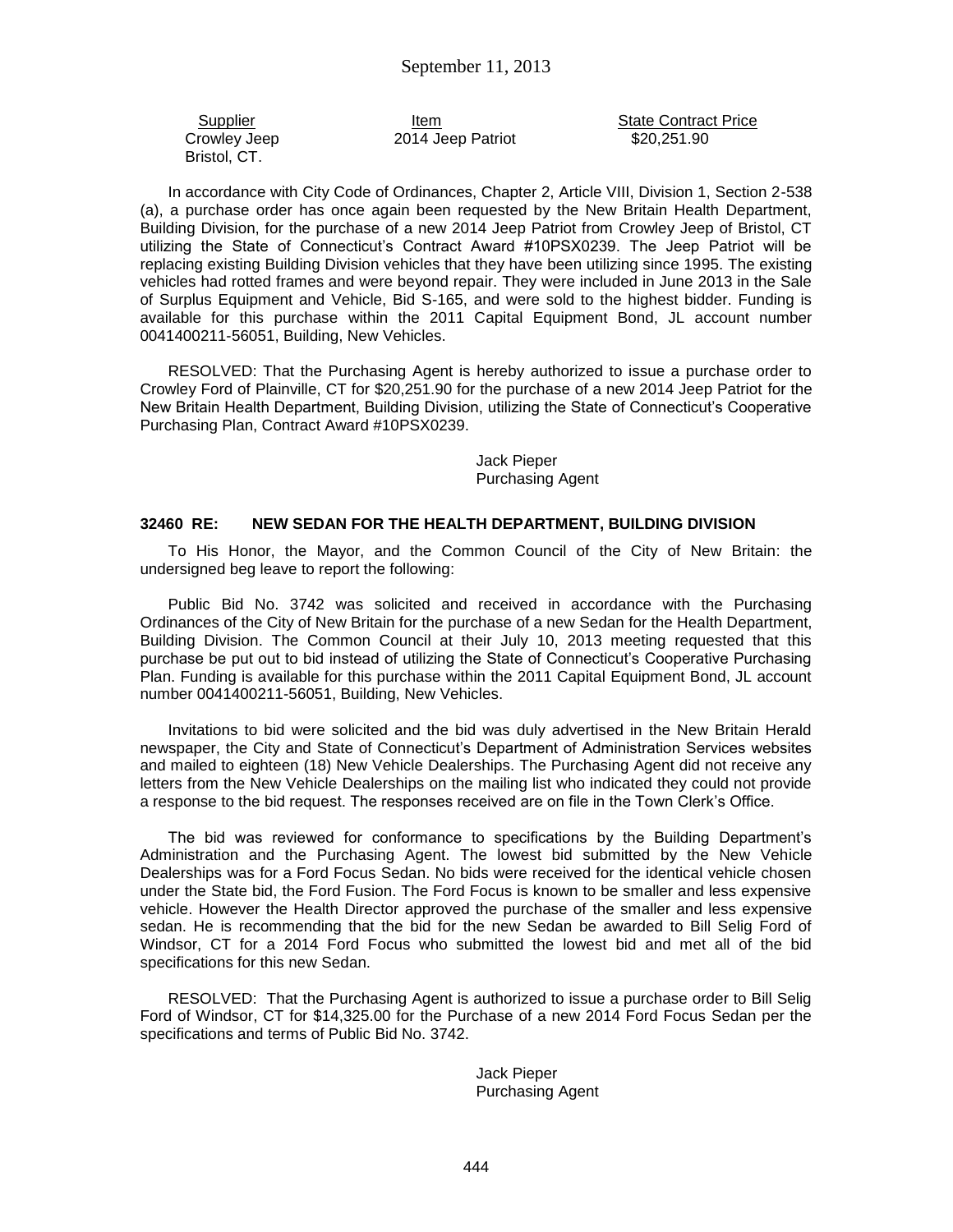### **32461 RE: WAY-FINDING & INTERPRETIVE SIGNAGE PROGRAM OF CITY STREETS – PUBLIC WORKS DEPT.**

To His Honor, the Mayor, and the Common Council of the City of New Britain: the undersigned beg leave to report the following:

Public Bid No. 3716 was solicited and received in accordance with the Purchasing Ordinances of the City of New Britain for the Way-Finding and Interpretive Signage Program of City Streets for the Public Works Department. Funding is available for this purchase within the Economic Development and Policy Department's account numbers 3027205232-5855, Pedestrian Linkage Way Finding and 3078600100-4223, Preserve America Fund.

Invitations to bid were solicited and the bid was duly advertised in the New Britain Herald Newspaper, the City and State of Connecticut's Department of Administration Services websites and mailed to twenty (20) Sign Companies. The Purchasing Agent did not receive any letters from the Sign Companies on the mailing list indicating they could not provide a response to the bid request. The responses received are on file in the Town Clerk's Office.

The bids were reviewed for conformance to specifications by the Public Works Department, Engineering Division and the Purchasing Agent. Therefore the Public Works Director is recommending that the bid be awarded to, Sign Pro, Inc of New Britain, CT who submitted the lowest responsible bid and meet all of the bid specifications.

RESOLVED: That the Purchasing Agent is hereby authorized to enter into a contract and issue a purchase order for \$103,431.50 with Sign Pro, Inc of New Britain for the Way-Finding and Interpretive Signage Program of City Streets for the Public Works Department per the terms and specifications of Public Bid No. 3716.

> Jack Pieper Purchasing Agent

# **COMMITTEE ON PLANNING, ZONING AND HOUSING**

#### **32190-4 RE: SALE OF PORTION OF PROPERTY LOCATED AT 10 FRANKLIN SQUARE TO NEW BRITAIN AVENUE LAND LLC**

To His Honor, the Mayor, and the Common Council of the City of New Britain: the undersigned beg leave to report the following:

The Committee on Planning, Zoning and Housing at a regular meeting and public hearing held on Tuesday evening, September 3, 2013 at 7:00 p.m. in the Council Chambers to which was referred the matter of Item #32190-4 – Sale of portion of Real Property located at 10 Franklin Square to New Britain Avenue Land, LLC voted to accept and recommend that the following resolution be referred back to the Common Council with a favorable recommendation.

> Alderman Roy Centeno Chair

## **LICENSE COMMITTEE**

### **32436-1 RE: WILLOW STREET FESTIVAL LOCATED AT WILLOW STREET PARK – SEPT. 14, 2013**

To His Honor, the Mayor, and the Common Council of the City of New Britain: the undersigned beg leave to report the following: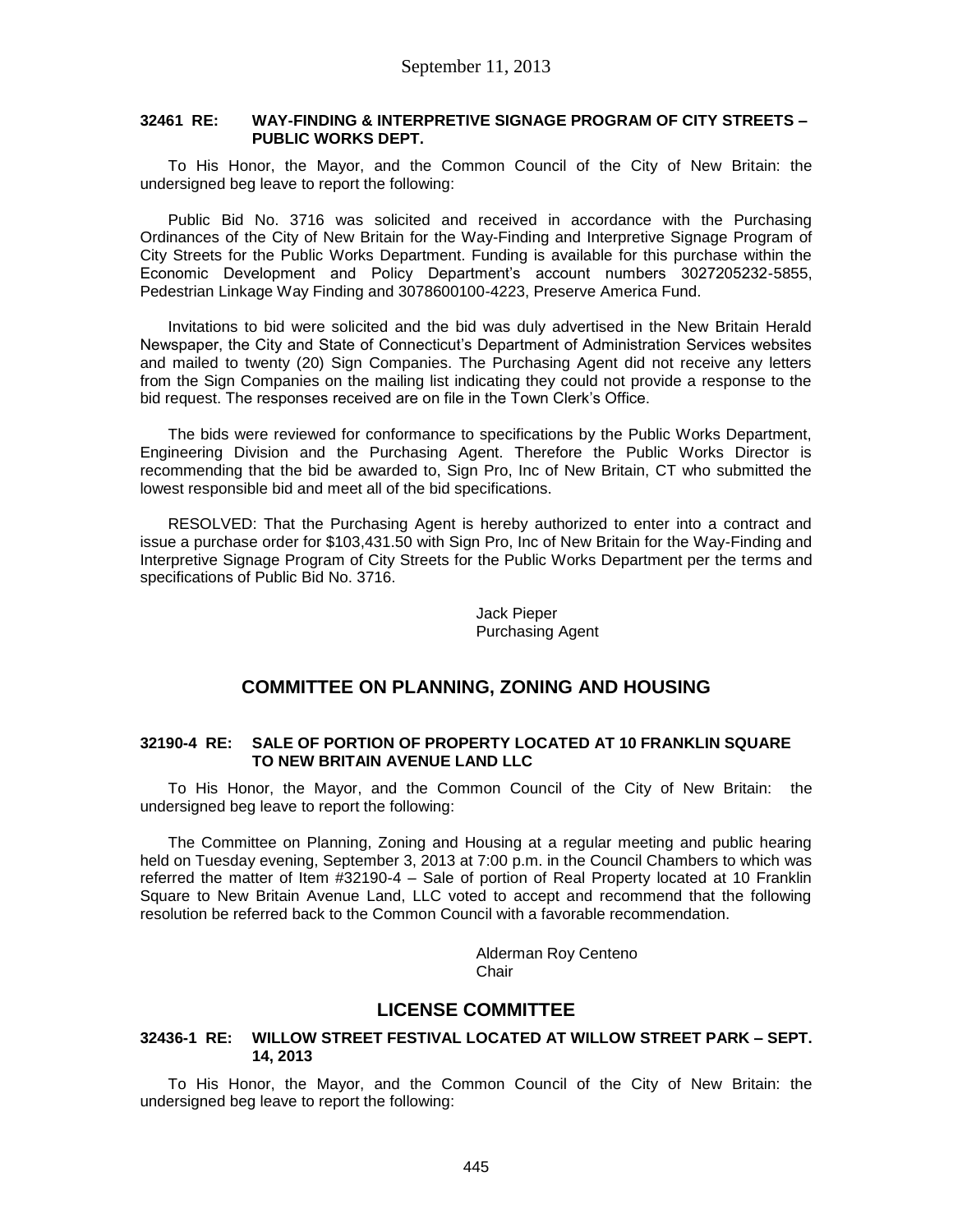The Committee on Licenses recommended on September 11, 2013 the adoption of the following:

RESOLVED; by the Common Council of the City of New Britain that the Mayor be and is hereby authorized to issue to the Friends of Willow Street Park, said license as may be issued under Section 5-15 through 5-22 of the Ordinances for Saturday, September 14, 2013 from 2:00 – 5:00 p.m. for the purpose of conducting the Willow Street Festival located at the Willow Street Park, New Britain, Conn.

> Alderman Lawrence J. Hermanowski, Chair License Committee

# **NEW BUSINESS**

## **RESOLUTIONS**

### **32474 RE: REVISIONS TO THE MATTABASSETT CHARTER**

To His Honor, the Mayor, and the Common Council of the City of New Britain: the undersigned beg leave to recommend the adoption of the following:

WHEREAS, the City of New Britain is a member of the Mattabassett District along with the towns of Berlin and Cromwell.

WHEREAS, the purpose of the Mattabassett District is the relief of waters in, bordering, or entering the district from pollution or threatened pollution arising from causes within or without the district and the consequent improvement of conditions affecting public health through a variety of methods.

WHEREAS, the Mattabassett Board of Directors approved a number of updates and revisions to its Charter on June 17, 2013 which include the addition of a fourth member, Middletown.

WHEREAS, it is believed that adding Middletown is in the best interest of the District and the City of New Britain.

WHEREAS, the updates and revisions to the Mattabassett Charter are in the attached exhibit, now therefore be it

RESOLVED, that the Common Council authorizes the addition of Middletown as a Mattabassett District Member and approves the updates and revisions to the Charter which were approved by the Mattabassett Board of Directors, and be it further

RESOLVED, that the City of New Britain approves of the admission of the City of Middletown as a member of the Mattabassett District.

#### Ald. Michael Trueworthy

Ald. Trueworthy moved to accept and adopt, seconded by Ald. Hermanowski. Ald. Trueworthy moved to amend by adding a further resolved paragraph, seconded by Ald. Bielinski. Amendment carried by voice vote. Ald. Trueworthy moved to change his motion from accept and adopt to ACCEPT AND REFER to the Consolidated Committee, seconded by Ald. Hermanowski. So voted. RESOLUTION ACCEPTED AND REFERRED AS AMENDED. Approved September 18, 2013 by Mayor Timothy O'Brien.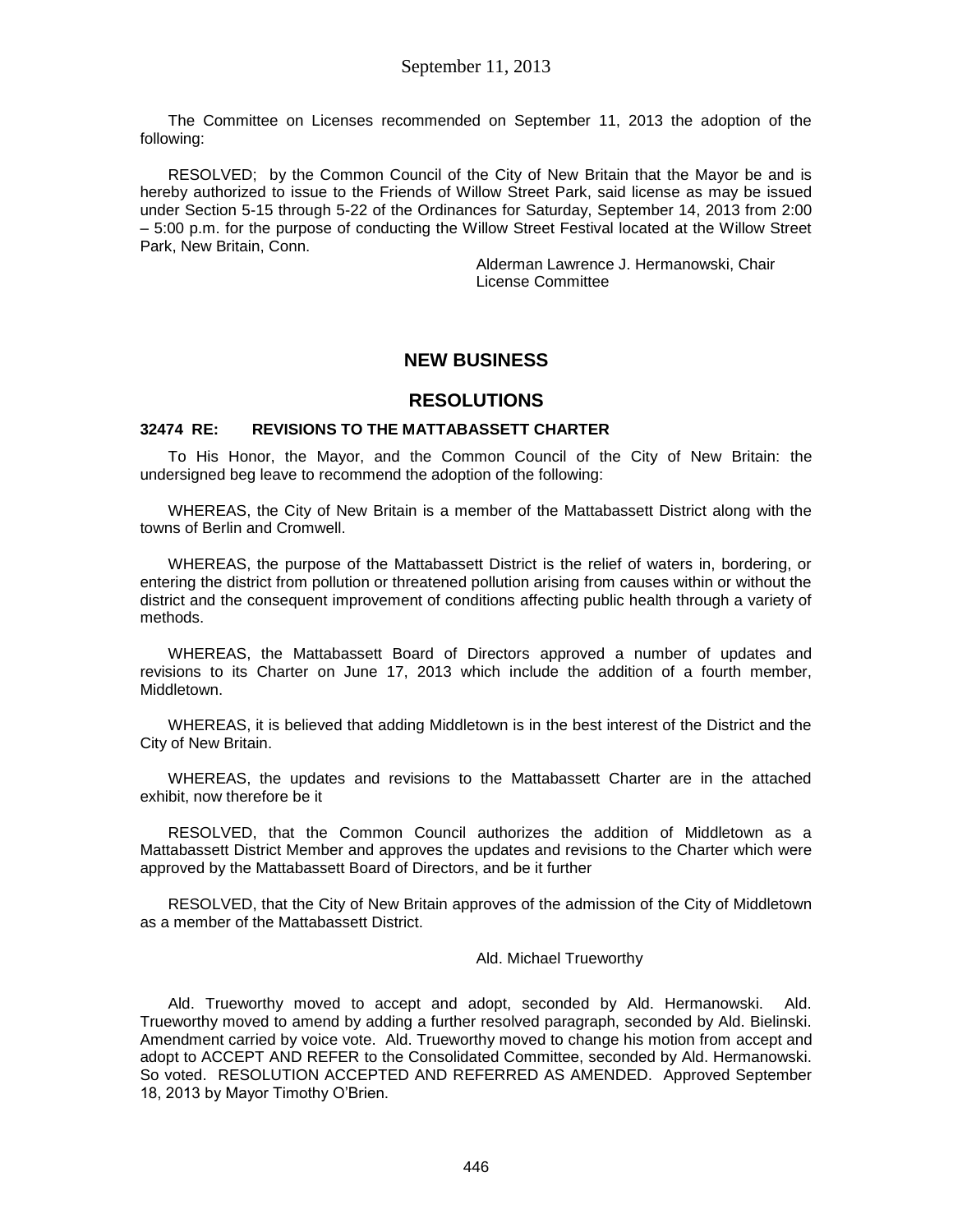# **REPORTS OF LEGISLATIVE COMMITTEES, BOARDS, COMMISSIONS, AND DEPARTMENTS**

### **COMMITTEE ON ADMINISTRATION FINANCE AND LAW**

#### **32462 RE: SETTLEMENT OF CLAIMS - PAULINE SANTORO**

To His Honor, the Mayor, and the Common Council of the City of New Britain: the undersigned beg leave to report the following:

The Committee on Administration, Finance and Law and the standing claims sub-committee of the Committee on Administration, Finance and Law at a regular meeting held on Wednesday evening, September 4, 2013 at 6:00 p.m. in Room 201, City Hall having held public hearings and made investigations of said claims, respectfully begs leave to recommend the following:

RESOLVED; that the sum of \$6,000.00 be paid to Pauline Santoro of 164 Beaver Street, New Britain, Conn. in full settlement of her claim for property damage sustained.

> Ald. Carlo Carlozzi Jr., **Chair**

Ald. Bielinski moved to accept and adopt, seconded by Ald. Hermanowski. Ald. Bielinski moved to amend by striking "in an accident on March 26, 2013", seconded by Ald. Trueworthy. Amendment carried by voice vote. REPORT ACCEPTED AND ADOPTED AS AMENDED. Approved September 18, 2013 by Mayor Timothy O'Brien.

## **LICENSE COMMITTEE**

#### **32423-1 RE: JOSAPHAT UKRAINIAN CATHOLIC CHURCH "NEW BRITAIN UKRAINIAN FESTIVAL" – SEPTEMBER 14, 2013**

To His Honor, the Mayor, and the Common Council of the City of New Britain: the undersigned beg leave to report the following:

The Committee on Licenses recommended on September 11, 2013 the adoption of the following:

RESOLVED; by the Common Council of the City of New Britain that the Mayor be and he is hereby authorized to issue to the St. Josaphat Ukrainian Catholic Church, said license as may be issued under Chapter 5, Section 5-15 through 5-22 of the Code of Ordinances for Saturday, September 14, 2013 for the purpose of conducting their eighth annual "New Britain Ukrainian Festival" at the Polanka-Falcon Field, Farmington Avenue, New Britain, Conn.

> Alderman Lawrence J. Hermanowski Chair – License Committee

Ald. Hermanowski moved to accept and adopt, seconded by Ald. Bielinski. So voted. Approved September 18, 2013 by Mayor Timothy O'Brien.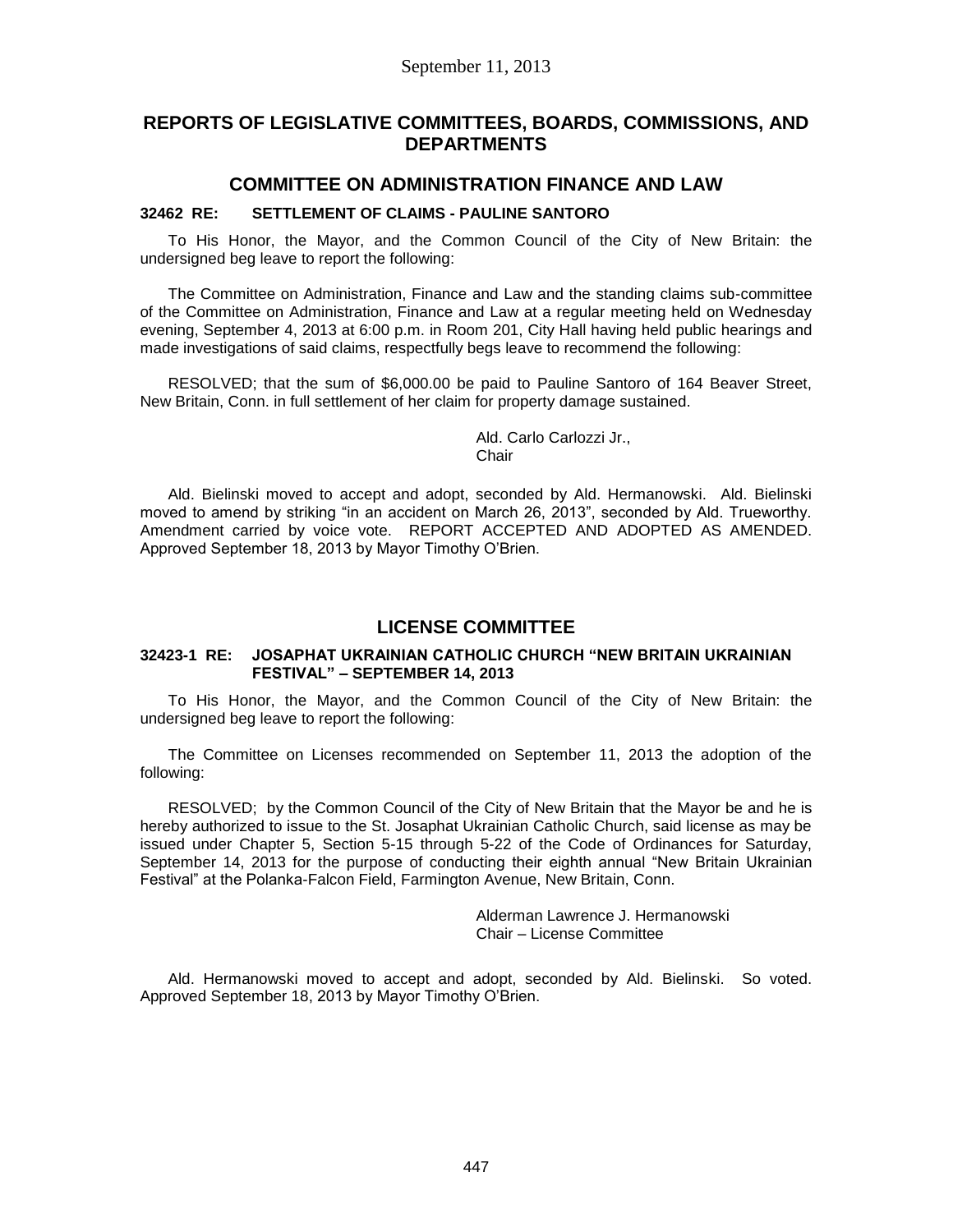### **RESOLUTIONS BACK FROM COMMITTEE**

#### **32190-5 RE: SALE OF 10 FRANKLIN SQUARE TO NEW BRITAIN AVENUE LAND, LLC**

To His Honor, the Mayor, and the Common Council of the City of New Britain: the undersigned beg leave to recommend the adoption of the following:

#### Resolution Summary:

WHEREAS, The City of New Britain is acquiring a portion of real property located at 10 Franklin Square in accordance with Sec. 143 of Public Act 12-2, State of Connecticut; and

WHEREAS, New Britain Avenue Land, LLC is seeking to purchase said real property from the City of New Britain for the development of a five story mixed-use building for office space and commercial use; and

WHEREAS, New Britain Avenue Land, LLC has developed and presented project plans to the Common Council sub-committee; and

WHEREAS, The City of New Britain is looking for new opportunities to expand economic development in the downtown geographical area; and

WHEREAS, The State of Connecticut has agreed to convey to the City of New Britain 10 Franklin Square consisting of .89 acres for the sum of Sixty Thousand Dollars plus an administrative fee of One Thousand Dollars; and

WHEREAS, Public Act 12-2 Sec. 143 further provides that the City of New Britain is required to use said property for economic development purposes not later than two years after the date of conveyance; and

WHEREAS, New Britain Avenue Land, LLC has offered to purchase from the City of New Britain .89 acres on the Franklin Square site once it is acquired by the City of New Britain; now, therefore, be it

RESOLVED, That Timothy O'Brien, Mayor, be and is hereby authorized to execute on behalf of the City of New Britain, a Purchase and Sale Agreement with New Britain Avenue Land, LLC for the purchase of approximately .89 acres located at 10 Franklin Square, subject to an economic development reverter from the City of New Britain and to execute any and all documents necessary for the conveyance of said real property in accordance with the terms of said Agreement at the sale price of not less than one Hundred Thousand Dollars, (\$100,000.00).

#### Alderman Michael Trueworthy

Ald. Trueworthy moved to accept and adopt, seconded by Ald. Bielinski. So voted. Approved September 18, 2013 by Mayor Timothy O'Brien.

### **NEW BUSINESS**

### **RESOLUTIONS**

#### **32463 RE: \$188,500.00 BUDGET TRANSFER & APPROPRIATION – POLICE DEPT.**

To His Honor, the Mayor, and the Common Council of the City of New Britain: the undersigned beg leave to recommend the adoption of the following: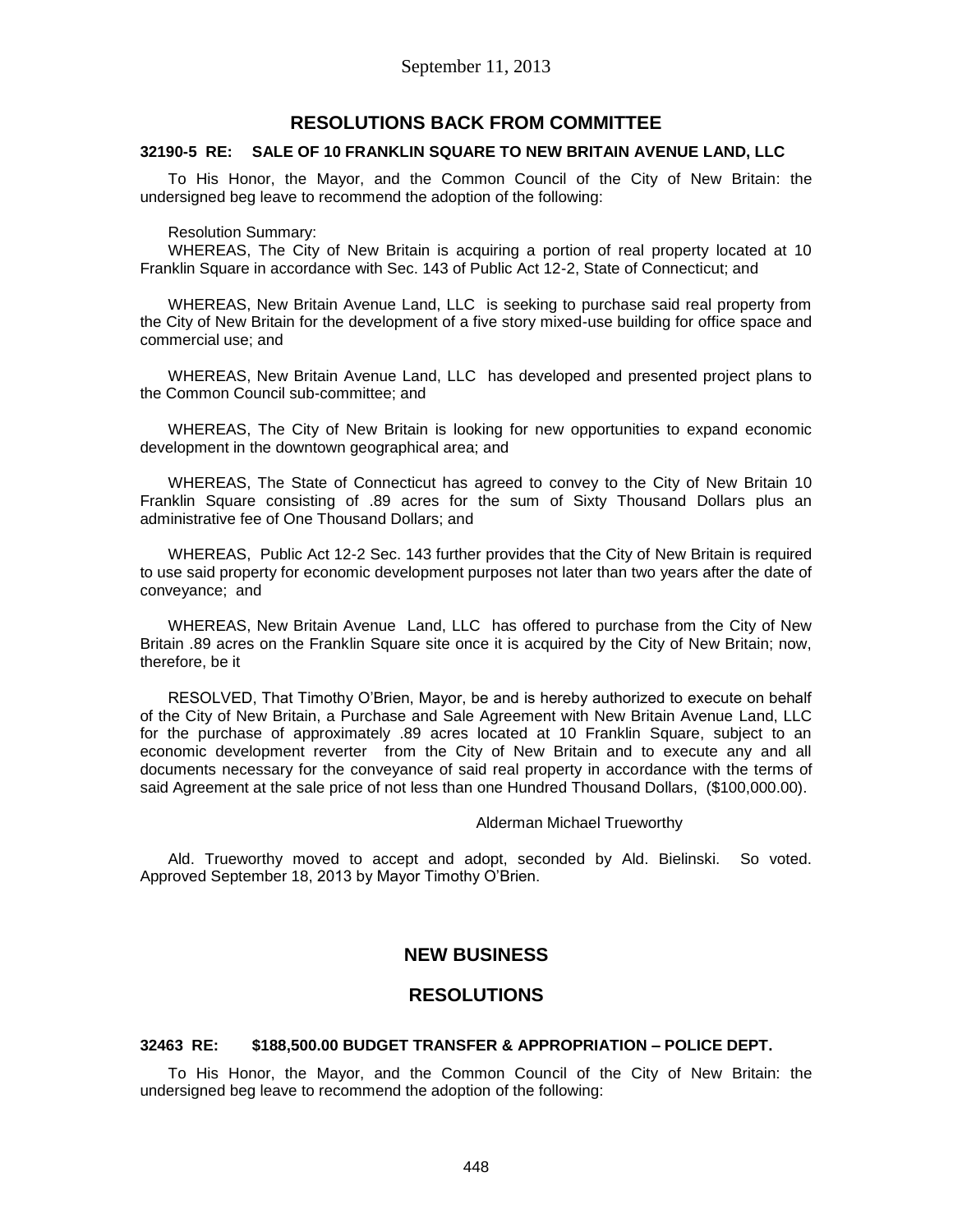RESOLUTION SUMMARY: The percentage of alcohol related fatalities in Connecticut during 2010 (43%) was higher than the national percentage of 36% and slightly above the 41% in the other New England States. Of the Connecticut fatal crashes, 38% were estimated to involve drivers above the legal alcohol limit. National statistics also reveal that almost 67% of such crashes occurred during the weekend between Friday and Sunday. In an effort to further reduce alcohol related accidents, the Federal government has continued its Driving Under the Influence (DUI) Enforcement Program.

WHEREAS, the Connecticut Department of Transportation's Division of Highway Safety has made available Federal highway safety funds for overtime to support DUI law enforcement efforts from October 3, 2013 to September 10, 2014, and

WHEREAS, in accordance with Federal requirements, all initial allowable expenses will be provided for by the City and reimbursable on a 75% basis with the City's 25% match coming from monies budgeted for this purpose in the Police Department's Cash Match Grants Account, and

RESOLVED, that Mayor Timothy O'Brien is authorized to execute all grant documents with the State of Connecticut DOT on behalf of the City of New Britain for the Expanded Driving Under the Influence (DUI) Enforcement Program grant in the sum of \$188,500.00 to provide Federal dollars for overtime to target those that choose to drive under the influence, thus making City streets safer, and,

RESOLVED, that the sum of \$188,500.00 be appropriated within the special revenue account structure as follows:

| Increase Revenue:<br>288211146-4222<br>288211146-6001 | General Fund Match<br>Total | State Department of Transportation                                                                                                                                                                                                                       | \$141,375.00<br>\$47,125.00<br>\$188,500.00 |
|-------------------------------------------------------|-----------------------------|----------------------------------------------------------------------------------------------------------------------------------------------------------------------------------------------------------------------------------------------------------|---------------------------------------------|
| Increase Expenditures:<br>288211146-5122              | Overtime<br>Total           |                                                                                                                                                                                                                                                          | \$188,500.00<br>\$188,500.00                |
|                                                       |                             | Ald, Suzanne Bielinski - Police Liaison<br>Ald. Carlo Carlozzi, Jr. - Police Liaison<br>Ald. Roy Centeno - Police Liaison<br>Ald. Lawrence Hermanowski- Police Liaison<br>Ald. Wilfredo Pabon - Police Liaison<br>Ald. Emmanuel Sanchez - Police Liaison |                                             |

Ald. Bielinski moved to accept and adopt, seconded by Ald. Pabon. So voted. Approved September 18, 2013 by Mayor Timothy O'Brien.

#### **32464 RE: BUDGET AMENDMENT - \$100,000 DRUG INVESTIGATION FUND – POLICE DEPT.**

To His Honor, the Mayor, and the Common Council of the City of New Britain: the undersigned beg leave to recommend the adoption of the following:

WHEREAS, the Drug Investigation Fund is an existing special revenue fund to which most revenue is credited as the result of the Federal/State of Connecticut drug asset forfeiture program, the greatest share of the proceeds from which are returned to Police Departments for use in drug control strategy, and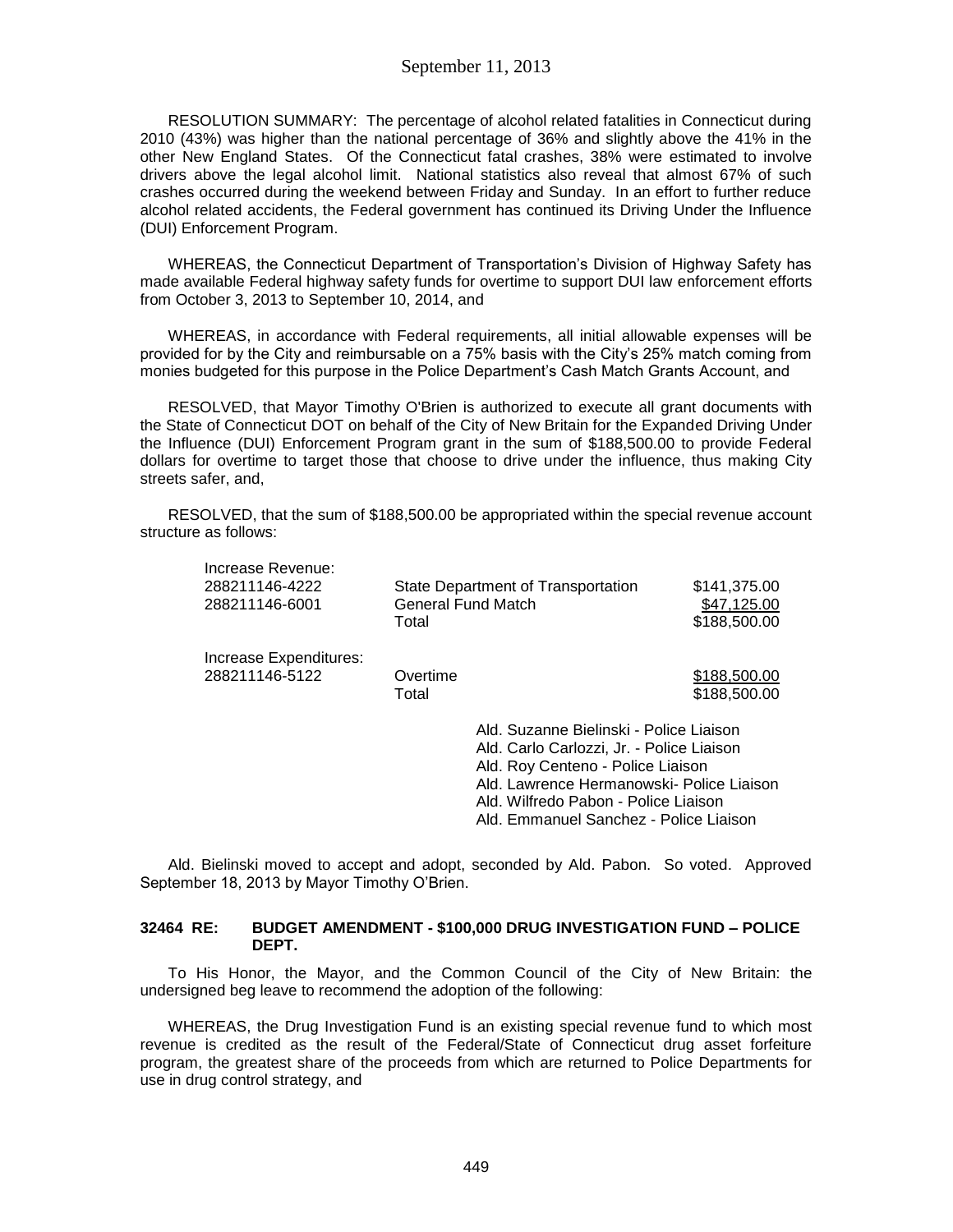WHEREAS, the purpose of this resolution is to formally allocate funds that have accumulated in the Drug Investigation fund and establish an approved budget for FY 2013/2014, THEREFORE BE IT

RESOLVED, that a budget amendment in the Drug Investigation Fund to formally appropriate funds accumulated in that fund be made as follows:

|                        |                             | Drug Investigation Fund                                                              |           |
|------------------------|-----------------------------|--------------------------------------------------------------------------------------|-----------|
| Increase Revenue:      |                             |                                                                                      |           |
| 289211147-4223         | <b>Fund Balance Federal</b> |                                                                                      | \$100,000 |
|                        | Total                       |                                                                                      | \$100,000 |
| Increase Expenditures: |                             |                                                                                      |           |
| 289211147-5740         | Equipment                   |                                                                                      | \$100,000 |
|                        | Total                       |                                                                                      | \$100,000 |
|                        |                             | Ald. Suzanne Bielinski - Police Liaison<br>Ald. Carlo Carlozzi. Jr. - Police Liaison |           |

Ald. Carlo Carlozzi, Jr. - Police Liaison Ald. Roy Centeno - Police Liaison Ald. Lawrence Hermanowski- Police Liaison Ald. Wilfredo Pabon - Police Liaison Ald. Emmanuel Sanchez - Police Liaison

Ald. Bielinski moved to accept and adopt, seconded by Ald. Collins. So voted. Approved September 18, 2013 by Mayor Timothy O'Brien

#### **32465 RE: HEALTH PER CAPITA BUDGET TRANSFER AND APPROPRIATION**

To His Honor, the Mayor, and the Common Council of the City of New Britain: the undersigned beg leave to recommend the adoption of the following:

The City of New Britain Health Department routinely receives state funding which must be utilized to augment local appropriations provided for public health purposes. These funds are appropriated in the City's special revenue account structure under the Health Per Capita allocation.

Local Program Operation Department: Health Department, under the supervision of the director.

Resolution Purpose: To formally accept and appropriate funding from the State of Connecticut within the City's Health Per Capita special revenue fund account structure.

WHEREAS, the City has been allocated new funding for the period of July 1, 2013 through June 30, 2014 in the amount of \$86,448 and

WHEREAS, under the terms of the grant, the City is allowed to carryover unexhausted funds into the new fiscal year. At the end of fiscal year 2013, this amounted to \$92,572.

WHEREAS, also, under the terms of the agreement, the City is allowed to transfer monies between line items to further augment local appropriations as needed and

WHEREAS, the State of Connecticut has previously approved these line items transfers. THEREFORE BE IT,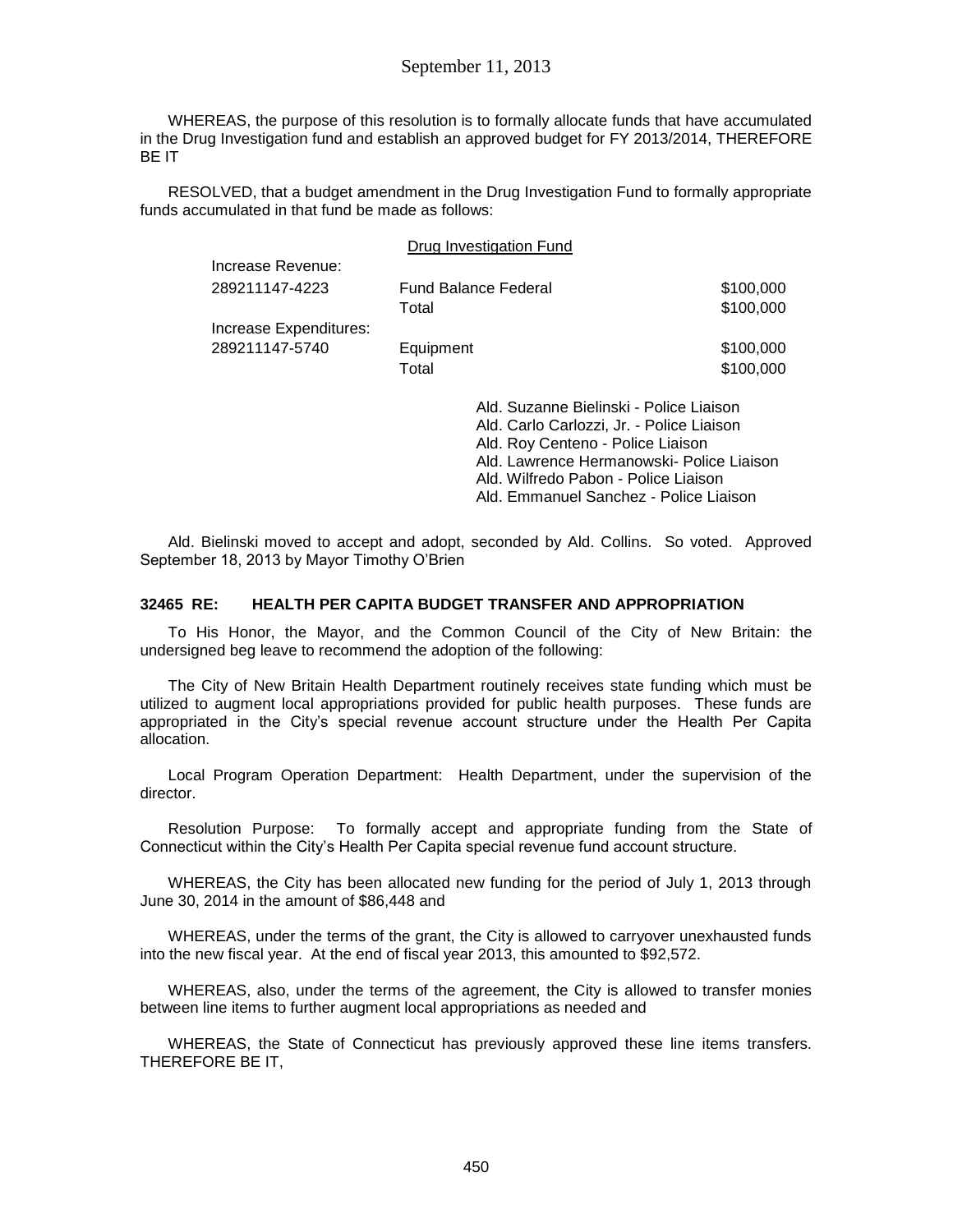RESOLVED, that the fund balance of \$ 92,572 from Fiscal Year 2013 be transferred into the Health Per Capita revenue and BE IT FURTHER

RESOLVED, that the entire amount of \$180,752 be appropriated within the City's special revenue account structure as follows:

| Revenue:<br>287522136-4222 | Revenue – State of CT                 | \$86,448     |
|----------------------------|---------------------------------------|--------------|
| 287522136-4571             | Revenue - Fund Balance                |              |
|                            |                                       | \$92,572     |
| <b>Total Revenue</b>       |                                       | \$179,020    |
|                            |                                       |              |
| Expenditures:              |                                       |              |
| 287522136-5124             | Data Entry Technician/Clerical Staff* | \$75,261     |
| 287522136-5121             | <b>Full Time Clerical Staff</b>       | \$42,506     |
| 287522136-5122             | <b>Nursing Services</b>               | 2,500<br>\$. |
| 287522136-5122             | <b>Environmental Services</b>         | \$<br>2,500  |
| 287522136-5231             | <b>Fringe Benefits</b>                | \$29,765     |
| 287522136-5645             | <b>Books and Periodicals</b>          | S<br>600     |
| 287522136-5435             | <b>Bldg., Rent and Utilities</b>      | \$12,000     |
| 287522136-5740             | Equipment                             | 7,288<br>S   |
| 287522136-5527             | Malpractice Insurance                 | \$<br>500    |
| 287522136-5652             | <b>Health Promotion Supplies</b>      | \$<br>3,100  |
| 287522136-5125             | <b>Student Interns</b>                | \$<br>3,000  |
| <b>Total Expenditures</b>  |                                       | \$179,020    |

Notes:

Existing part time temporary positions funded through Health Per Capita Grant in previous years.

> Alderman Adam Platosz Alderman David DeFronzo

Ald. Platosz moved to accept and adopt, seconded by Ald. Bielinski. So voted. Approved September 18, 2013 by Mayor Timothy O'Brien.

### **32466 RE: RENEWAL OF END USER LICENSE & SOFTWARE ASSURANCE AGREEMENT WITH COTT SYSTEMS FOR THE LAND RECORDS**

To His Honor, the Mayor, and the Common Council of the City of New Britain: the undersigned beg leave to recommend the adoption of the following

Whereas, Cott Systems, Inc has provided data management products and services utilized by the Town Clerk's Office to record and maintain various records since January 31, 2005 and the software application modules are proprietary and unique in nature; and

Whereas, authorization was granted by the Common Council via Resolution #29958 in January 2008, for the Purchasing Agent to execute the End User License and Software Assurance contract between Cott Systems, Inc. and the City of New Britain for a period ending June 30, 2014; and

Whereas, authorization is requested to extend Software Assurance Support and Services for an additional term through June 30, 2017; and

Whereas, the contract cost of the user license and software assurance is \$1,000.00 per month; and,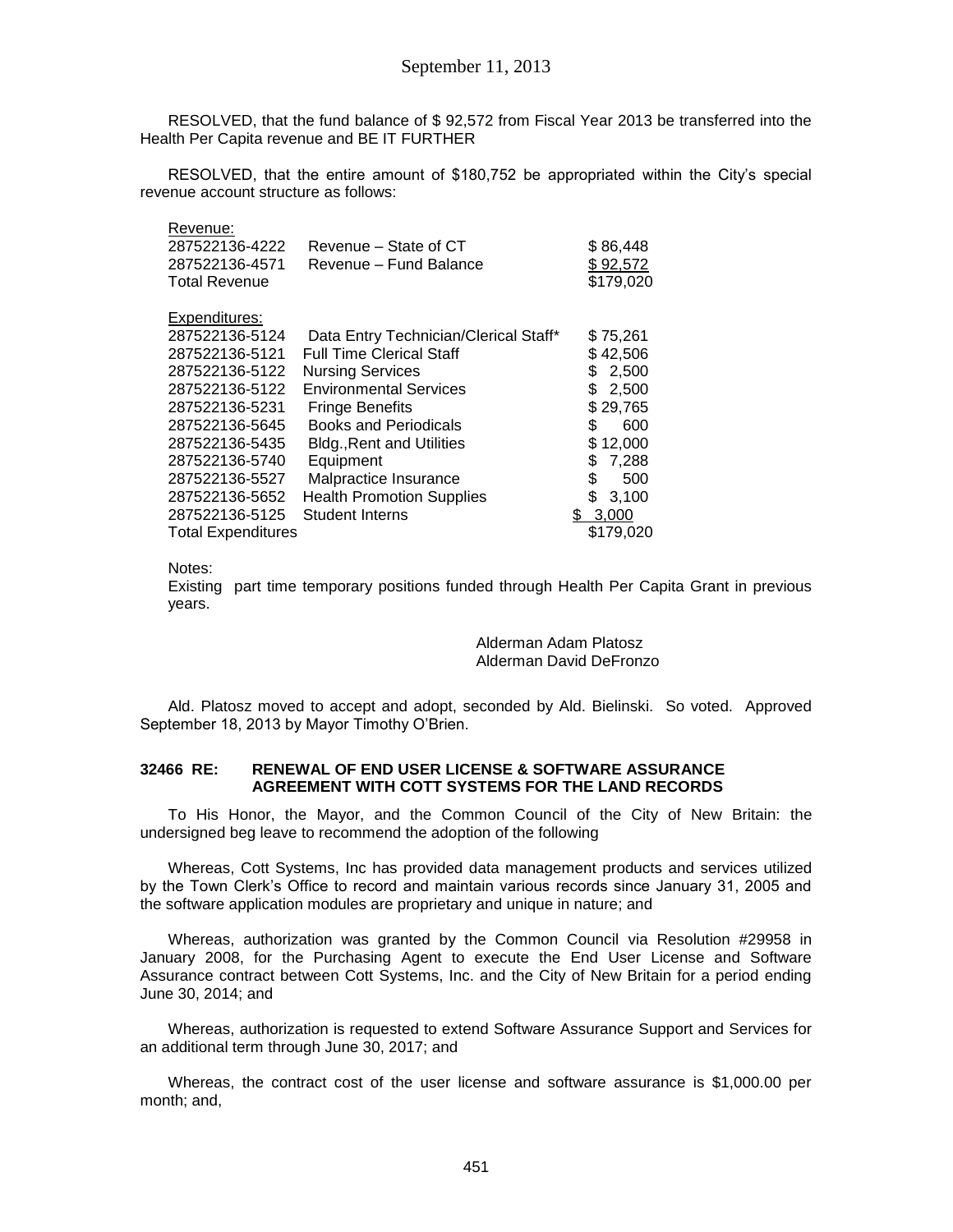Whereas, funding to provide for the license and software assurance is in account number 001108001-5331; and

Whereas, the Connecticut State Library has also approved a grant to the City for an upgrade in software for the indexing system that is sold by Cott Systems; and

Whereas, authorization is requested to purchase this latest technology from Cott Systems; and

Whereas, funding to purchase the new software application is in account number 249108101- 5659; now therefore be it,

Resolved, that the Purchasing Agent be and is hereby authorized to execute the End User License and Software Assurance contract with Cott Systems, Inc in the amount of \$1,000.00 per month for a new term ending June 30, 2017; and be it further

Resolved, that a contract for the upgrading of software in the amount of \$6,000 be authorized in connection with the above contract.

Alderman Carlo Carlozzi, Jr.

Ald. Carlozzi moved to accept and adopt, seconded by Ald. Bielinski. So voted. Approved September 18, 2013 by Mayor Timothy O'Brien.

#### **32467 RE: GRANT AN EASEMENT TO CL&P CO.**

To His Honor, the Mayor, and the Common Council of the City of New Britain: the undersigned beg leave to recommend the adoption of the following

Resolution Summary: To grant an Easement to the Connecticut Light and Power Company for the Solar Power Purchase Agreement.

WHEREAS, on June 11, 2012, the City of New Britain entered into a Solar Power Purchase Agreement with GRE 18 New Britain LLC for the Szczesny Garage located at 31 Bank Street, New Britain, Connecticut; and

WHEREAS, in order to connect the solar panels on the roof of the Szczesny Garage, the Connecticut Light and Power Company requires the granting of an easement for the purpose of installation of a transformer. NOW, THERFORE, BE IT

RESOLVED, that the City of New Britain grant and convey to the Connecticut Light and Power Company, a corporation chartered by the General Assembly of the State of Connecticut and having its principal office in the Town of Berlin, in the State of Connecticut, its successors and assigns, permanent rights for the installation, maintenance and repair of electric (and gas) lines over, under and across land of the Company situated in the City of New Britain and State of Connecticut, as set forth in the proposed attached Easement presented to this meeting, which is hereby ordered filed with the records of this meeting; and BE IT FURTHER

RESOLVED, that Timothy E. O'Brien, Jr., Mayor, is hereby authorized on behalf of the City of New Britain to execute and deliver in the name of the City of New Britain, an easement presented to this meeting and to do any and all other acts to effectuate the foregoing.

Alderman Michael Trueworthy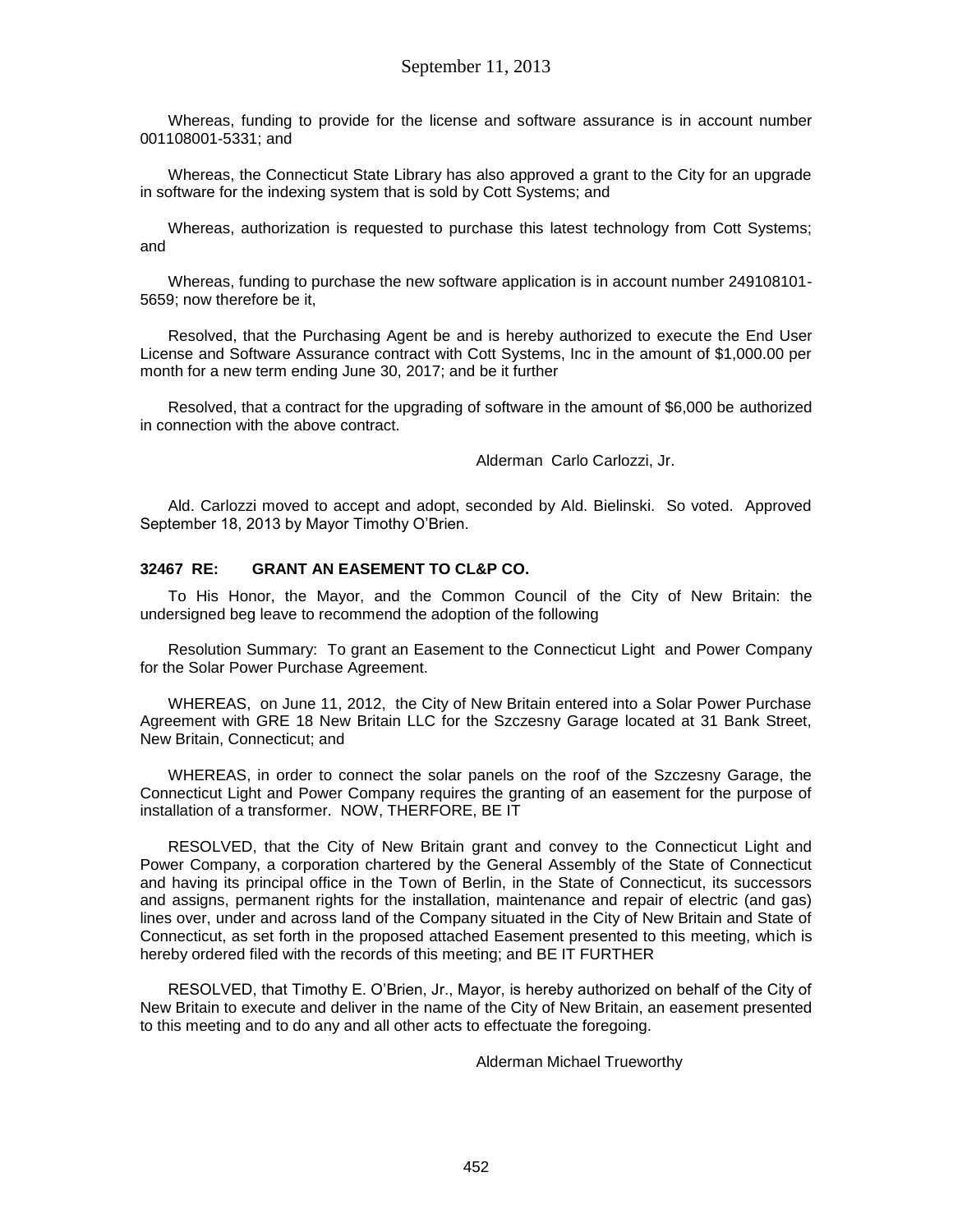Ald. Trueworthy moved to accept and adopt, seconded by Ald. Collins. So voted. Approved September 18, 2013 by Mayor Timothy O'Brien.

#### **32468 RE: DEPT. OF ECONOMIC & COMMUNITY DEVELOPMENT – ARTS GRANT \$71,956**

To His Honor, the Mayor, and the Common Council of the City of New Britain: the undersigned beg leave to recommend the adoption of the following:

Program Objective: Pursuant to State of Connecticut Statute C.G.S. 184b, Sections 10-392 et seq. and P.A. 13-247, grant funds were awarded to promote arts in New Britain.

Local Program Operation Department: Mayor's Office, under the supervision of the Chief of Staff.

Resolution Purpose: To approve the receipt of additional funding from the State of Connecticut Department of Economic and Community Development through a State Funded Grant Contract with the City of New Britain.

WHEREAS; the State Department Economic and Community Development, through this Contract, has notified the City that funding in the amount of \$71,956 has been awarded to the City of New Britain for funding period July 1, 2013 through June 30, 2014,

WHEREAS; the City of New Britain will utilize these funds to promote arts in New Britain, THEREFORE BE IT,

RESOLVED, that the Common Council of the City of New Britain authorizes the preparation and execution of all necessary documents for acceptance of the grant funds in the amount of \$71,956.

> Alderman Michael Trueworthy Alderman David DeFronzo

Ald. Trueworthy moved to accept and adopt, seconded by Ald. Bielinski. So voted. Approved September 18, 2013 by Mayor Timothy O'Brien.

### **32469 RE: AFTER SCHOOL GRANT FOR ELEMENTARY SCHOOL PROGRAMS**

To His Honor, the Mayor, and the Common Council of the City of New Britain: the undersigned beg leave to recommend the adoption of the following:

Program Objective: The Parks and Recreation Department provides comprehensive after school programming at three elementary schools: Gaffney Elementary School, Jefferson Elementary School, and Smalley Academy. Students in grades three through five are targeted to attend the after school program from 3:45 to 5:45 p.m. The three major components of the after school program are academic enrichment, wellness, and family involvement.

Initial Year of Grant Funding: July 1, 2013. Local Program Operation Department: Recreation Division, Public Works.

Resolution Purpose: The Recreation Division is requesting approval of a State Department of Education, After School Grant in the amount of \$187,290. This is year one of a two year grant, and the Recreation Division is respectfully requesting that the Finance Department set up expenditures and revenue accounts, and,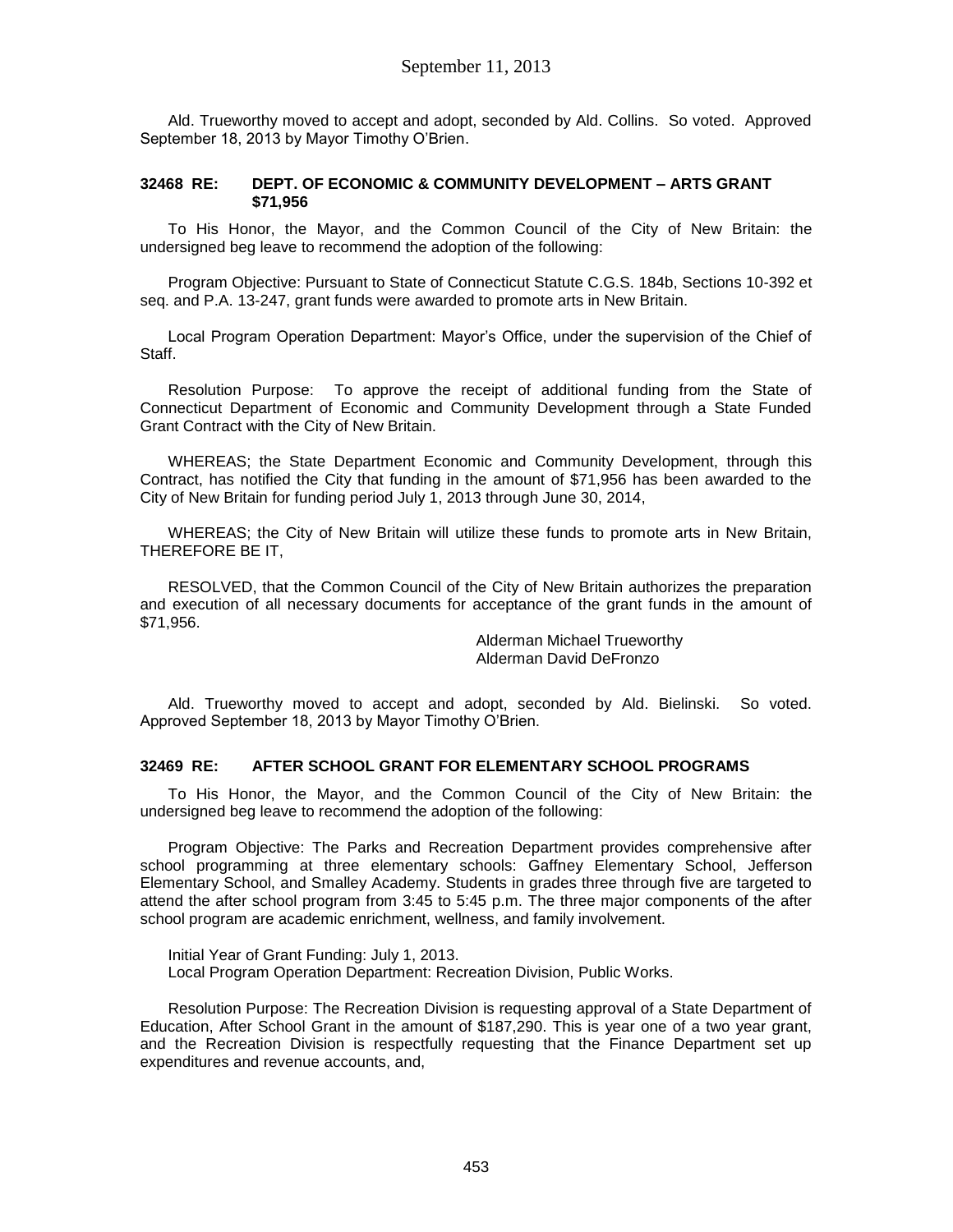### September 11, 2013

WHEREAS, the City, through its Recreation Division, will be receiving a State Department of Education, After School Grant for elementary after school programs for a two year grant period, this being the first year.The total funding over two years is \$374,580. Funding has been granted for this program that will provide services such as recreational activities, homework help, and mentoring to City youth in an after-school environment, and

WHEREAS, the City will match \$220,000 of in-kind services. Examples of these in-kind services are after-school bus transportation, equipment rental, facility rental and Hepatitis B shots, and

WHEREAS, the State Department of Education, After School Grant monies will pay for personnel and administrative costs associated with the proposed programming strategy for the period of July 1, 2013, through June 30, 2014, therefore, be it

RESOLVED, that the amount of \$187,290 be appropriated in the City's special revenue fund account structure in accordance with the requirements of the grantor agency. The account number has been established by the Finance Director, then it be further

RESOLVED, that the Finance Department is authorized to enter into agreement with required consultants specified by the State of Connecticut, Department of Education for evaluation,computerization, and training purposes, fully funded by the grant money, then it be further

RESOLVED, that the Common Council authorizes Mayor Tim O'Brien to sign appropriate documents required for this grant.

|                |                                | Original      |
|----------------|--------------------------------|---------------|
| 237420131-4222 | Revenue – State of CT          | \$<br>187,290 |
|                | TOTAL:                         | \$<br>187,290 |
|                |                                |               |
| State of CT    |                                |               |
| 237420131-5121 | <b>Full Time Salaries</b>      | \$<br>51,600  |
| 237420131-5124 | <b>Part-time Salaries</b>      | \$<br>98,455  |
| 237420131-5220 | MERS                           | \$<br>5,544   |
| 237420131-5227 | <b>Workmans Comp</b>           | \$<br>1,816   |
| 237420131-5228 | Health/Life insurance          | \$<br>4,574   |
| 237420131-5231 | Medicare                       | \$<br>2,176   |
| 237420131-5352 | Data Processing                | \$<br>490     |
| 237420131-5412 | Telecommunications             | \$<br>755     |
| 237420131-5436 | <b>Equipment Maintenance</b>   | \$<br>250     |
| 237420131-5440 | Rental and Leasing of Property | \$<br>14,380  |
| 237420131-5540 | Advertising and Printing       | \$<br>200     |
| 237420131-5611 | <b>Office Supplies</b>         | \$<br>750     |
| 237420131-5659 | <b>Supplies</b>                | \$<br>5,500   |
| 237420131-5810 | Fees, Memberships, Conferences | \$<br>800     |
|                | Total Expenditures:            | \$<br>187,290 |

Alderwoman Shirley Black Alderman Rha-Sheen Brown Alderman David DeFronzo Alderman Jamie Giantonio Alderwoman Eva Magnuszewski Alderman Emmanuel Sanchez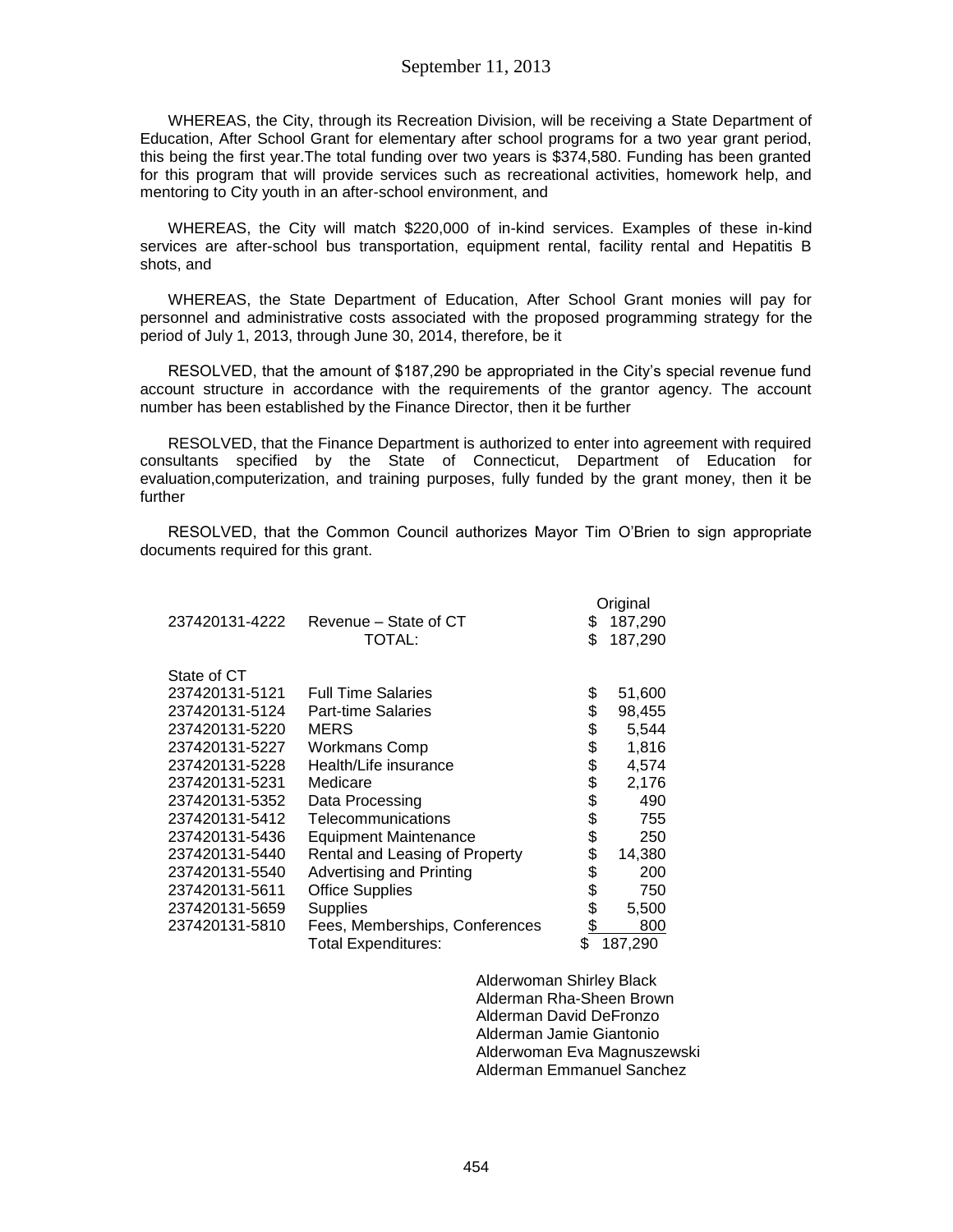Ald. Black moved to accept and adopt, seconded by Ald. Sanchez. So voted. Approved September 18, 2013 by Mayor Timothy O'Brien.

### **32470 RE: 2013-14 PARK SECURITY BUDGET AMENDMENT**

To His Honor, the Mayor, and the Common Council of the City of New Britain: The undersigned beg leave to recommend the adoption of the following:

Resolution Summary: PURPOSE: To set up the expenditure and revenue accounts for the Parks and Recreation Department's Park Security Account. This account uses revenues from the cell tower at Chesley Park to pay for park security and policing expenses including security cameras and related computer hardware and software, monthly monitoring fees, police overtime assignments, lighting, and other security related items.

Whereas, The Parks and Recreation Department's Park Security Account was setup using revenues generated from the cell tower at Chesley Park via Resolution number 28087-2, and

Whereas, this account is used for such security related items as cameras, alarms, lighting, police assignments, monthly monitoring fees, and more, and

Whereas, The Department has been successful, in cooperation with the New Britain Police Department, in identifying and deterring illegal activities throughout the Park System, AND

Whereas, there are still several park locations that require security systems in order to further prevent vandalism, theft, illegal dumping, and other illegal activities, NOW THEREFORE BE IT

RESOLVED, that the Parks and Recreation Department's Park Security Account be set up as follows:

| Revenue<br>203419101-4408 | <b>Cell Tower Revenue</b>     | <b>Budget</b><br>\$50,000.00 |
|---------------------------|-------------------------------|------------------------------|
| <b>Expenditures</b>       | Contractual/leasing           | \$15,000.00                  |
| 203419101-5440            | <b>Construction Contracts</b> | \$35,000.00                  |
| 203419101-5454            | Total                         | \$50,000.00                  |

Alderwoman Shirley Black Alderman Rha-Sheen Brown Alderman David DeFronzo Alderman Jaime Giantonio Alderwoman Eva Magnuszewski Alderman Emmanuel Sanchez

Ald. Magnuszewski moved to accept and adopt, seconded by Ald. Black. So voted. Approved September 18, 2013 by Mayor Timothy O'Brien.

#### **32471 RE: \$100,000 AMERICAN SAVINGS FOUNDATION GRANT – YEAR 8**

To His Honor, the Mayor, and the Common Council of the City of New Britain: the undersigned beg leave to recommend the adoption of the following:

Resolution Summary: PURPOSE: Authorize the Mayor to execute all documentation between the American Savings Foundation and the City of New Britain to receive grant monies to organize and run after school programs.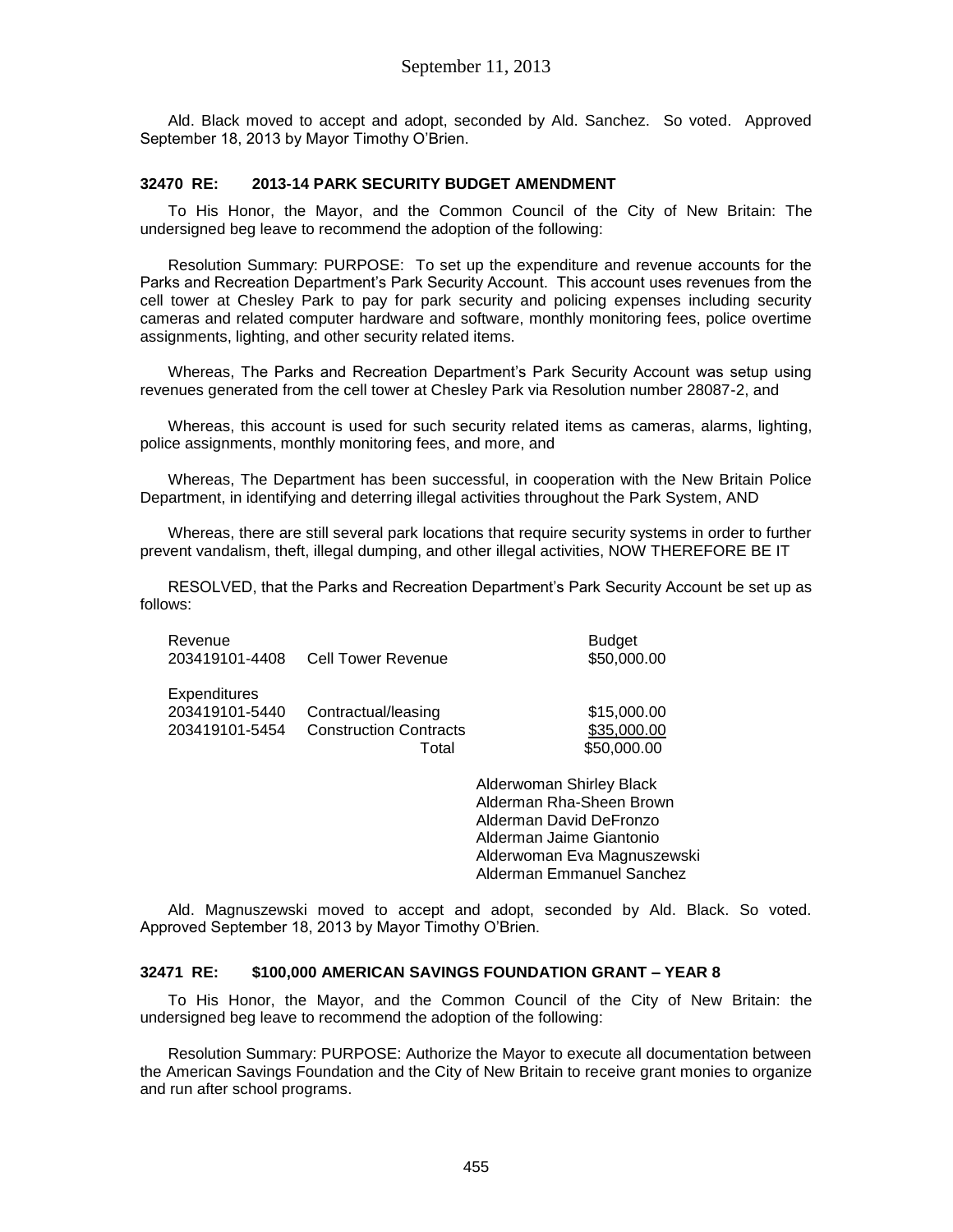WHEREAS, the Recreation Division is always seeking new and alternative funding to run programs and improve facilities, and

WHEREAS, the American Savings Foundation has committed to expanding and improving middle school after school programs in the City of New Britain, and

WHEREAS, the American Savings Foundation awarded the Recreation Division a \$100,000 grant for the 2013-2014 school year to supervise middle school youth in after school programs, and

WHEREAS, the American Savings Foundation monies will pay for personnel and administrative costs associated with the proposed programming strategy for the period of October 1, 2013 through June 30, 2014, therefore, be it

RESOLVED, that the amount of \$100,000 be appropriated in the City's special revenue fund account structure in accordance with the requirements of the grantor agency. The Recreation Division is respectfully requesting that the Finance Department set up expenditures and revenue accounts, then it be further

RESOLVED, that the Recreation Division is authorized to enter into agreement with required consultants specified by the American Savings Foundation for evaluation, computerization, and training purposes, fully funded by the grant money, NOW, THEREFORE BE IT

RESOLVED, that the Common Council authorizes Mayor Timothy O'Brien to sign appropriate documents required for this grant.

| 225420130-4232 | Revenue - American Savings Foundation |    |           |
|----------------|---------------------------------------|----|-----------|
|                | <b>Grants and Contributions</b>       |    | \$100,000 |
|                | <b>Total Revenue</b>                  |    | \$100,000 |
| 225420130-5121 | <b>Full-time Salaries</b>             | S  | 41,500    |
| 225420130-5124 | <b>Part-time Salaries</b>             |    | 45,360    |
| 225420130-5231 | Medicare                              | \$ | 1,240     |
| 225420130-5412 | Telecommunications                    | \$ | 600       |
| 225420130-5440 | Rental and Leasing of Property        | \$ | 6,500     |
| 225420130-5659 | <b>Supplies</b>                       | \$ | 4.000     |
| 225420130-5810 | Fees, memberships & conferences       |    | 800       |
|                | <b>Total Expenditures</b>             |    | 100,000   |
|                |                                       |    |           |

Alderwoman Shirley Black Alderman Rha-Sheen Brown Alderman David DeFronzo Alderman Jamie Giantonio Alderwoman Eva Magnuszewski Alderman Emmanuel Sanchez

Ald. Rha-Sheen Brown moved to accept and adopt, seconded by Ald. Magnuszewski. So voted. Approved September 18, 2013 by Mayor Timothy O'Brien.

#### **32472 RE: AMEND SEC. 2-22 OF CODE OF ORDINANCES TO ALLOW PUBLIC PARTICIPATION**

To His Honor, the Mayor, and the Common Council of the City of New Britain: the undersigned beg leave to recommend the adoption of the following: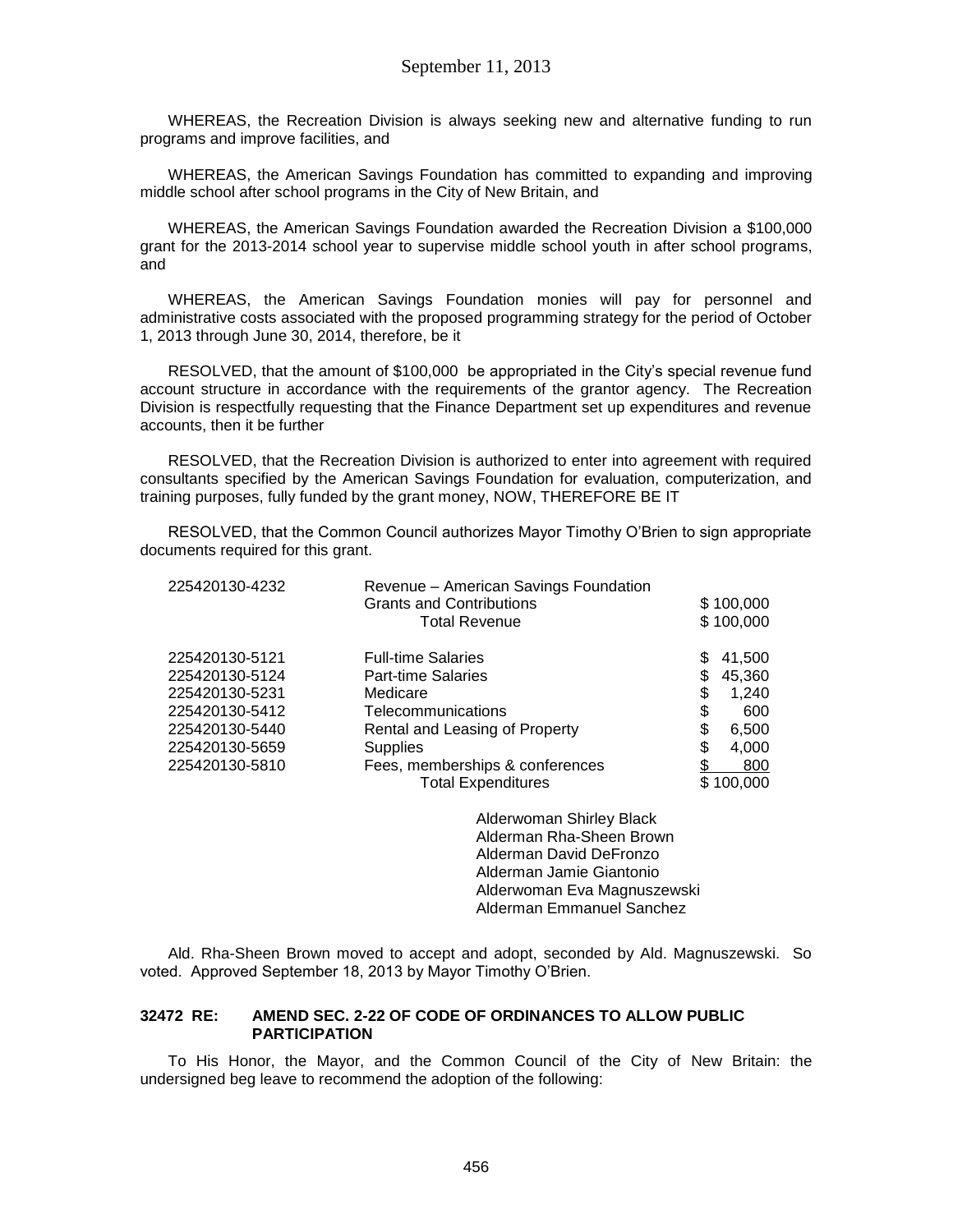Resolution Summary: PURPOSE. To amend Section 2-22 of the Code of Ordinances to allow for public participation during any regularly scheduled meeting and/or special meeting of the Common Council.

BE IT ORDAINED BY THE COMMON COUNCIL OF THE CITY OF NEW BRITAIN that Section 2-22 of the Code of Ordinances, City of New Britain, be amended to read as follows (inserted text appears in underline; deleted text appears in strikethrough; new sections begin with the word [new]):

### Section 2-22. Public participation sessions

There shall be public participation sessions held prior to each regularly scheduled common council meeting from 7:00 p.m. to 7:30 p.m., and for thirty minutes prior to each special common council meeting at which time members of the public shall be afforded the opportunity to address the members of the common council on any matters concerning the operations of city government as well as on matters on the agenda of the meeting. Such sessions must be attended by the respective department heads, or their designee, who will respond to any questions concerning the operation of their respective department. Individuals who insist on making slanderous remarks, in engaging in or behaving in a disruptive, disorderly or discourteous manner will not be allowed to continue in attendance at such a meeting. If such behavior cannot be contained, the meeting for that date will be terminated. No placards, slogans or banners shall be allowed into the council chambers at such a meeting.

> Alderman Carlo Carlozzi, Jr. Alderman Willie Pabon Alderman Emmanuel Sanchez Alderman Jamie Giantonio

Ald. Carlozzi moved to accept and refer to the Committee on Administration, Finance and Law, seconded by Ald. Giantonio. So voted. Approved September 18, 2013 by Mayor Timothy O'Brien.

Ald. Trueworthy moved the counsel go into executive session for pending litigation on item #32452 taking Mayor, Tim O'Brien, Corporation Counsel, John King and City Attorney, Irena Urbaniak. Motion seconded by Ald. Bielinski. Roll call vote – all members present voted in favor. Executive session began 9:12 p.m.

On a motion made by Ald. Trueworthy, seconded by Ald. Bielinski the meeting resumed to regular order of business at 9:39 p.m.

## **OFFICE OF CORPORATION COUNSEL**

#### **32452 RE: ALAN EDWARDS v WILLIAM DEMAIO, ET AL**

To His Honor, the Mayor, and the Common Council of the City of New Britain: the undersigned beg leave to report the following:

An update of pending litigation will be presented to the Common Council in executive session at its meeting on Wednesday, September 11, 2013.

> Irena J. Urbaniak City Attorney